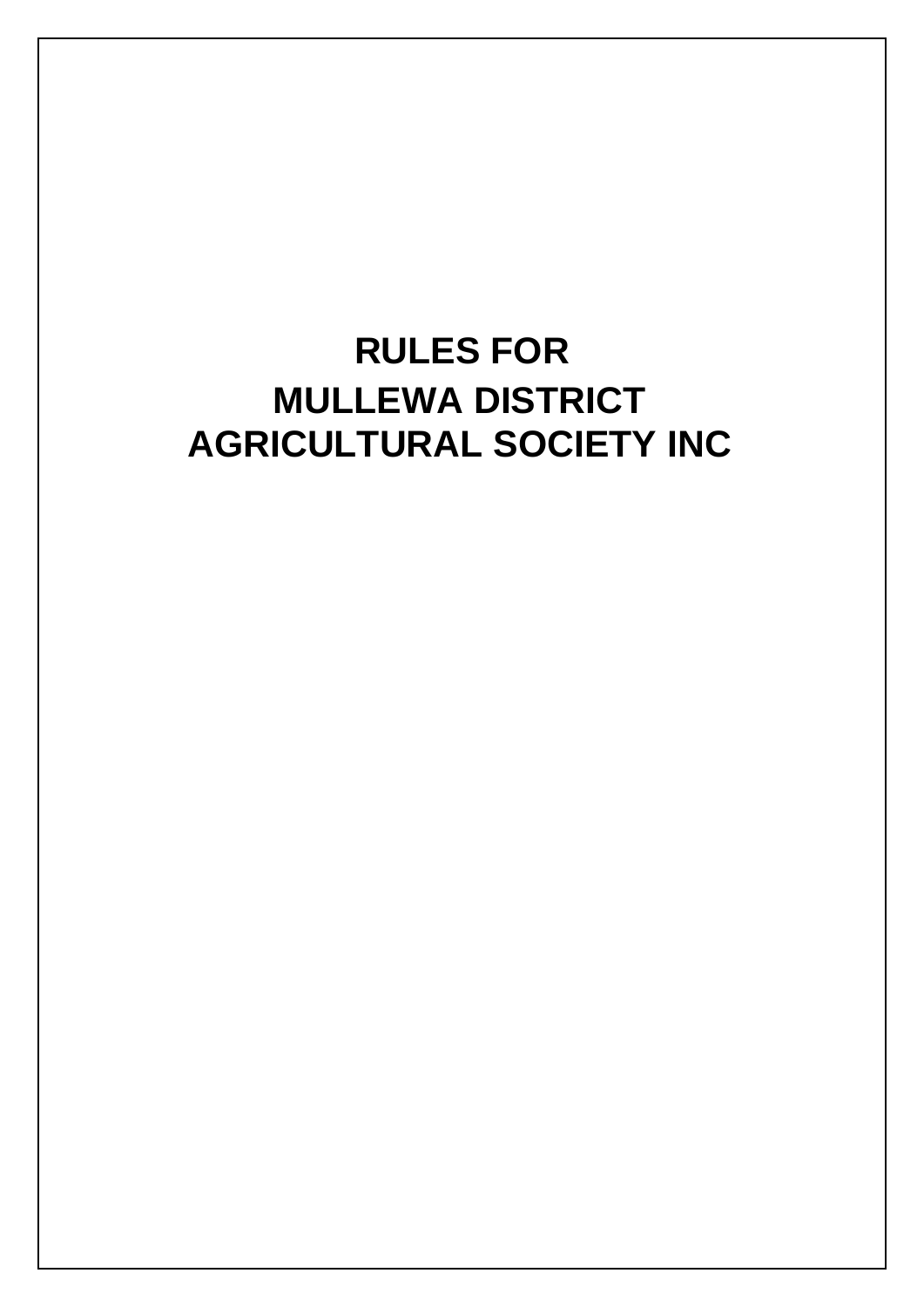## **Contents**

| 1.  |                                                      |  |
|-----|------------------------------------------------------|--|
| 2.  |                                                      |  |
| 3.  |                                                      |  |
| 4.  |                                                      |  |
| 5.  |                                                      |  |
| 6.  |                                                      |  |
| 7.  |                                                      |  |
| 8.  |                                                      |  |
| 9.  |                                                      |  |
| 10. |                                                      |  |
| 11. | ROLE AND RESPONSIBILITIES OF COMMITTEE MEMBERS12     |  |
| 12. |                                                      |  |
| 13. | CEASING TO BE A MEMBER OF THE MANAGEMENT COMMITTEE17 |  |
| 14. |                                                      |  |
| 15. |                                                      |  |
| 16. |                                                      |  |
| 17. |                                                      |  |
| 18. |                                                      |  |
| 19. |                                                      |  |
| 20. |                                                      |  |
| 21. |                                                      |  |
| 22. |                                                      |  |
| 23. |                                                      |  |
| 24. |                                                      |  |
| 25. |                                                      |  |
| 26. |                                                      |  |
| 27. |                                                      |  |
| 28. |                                                      |  |
| 29. | CANCELLATION AND DISTRIBUTION OF SURPLUS PROPERTY34  |  |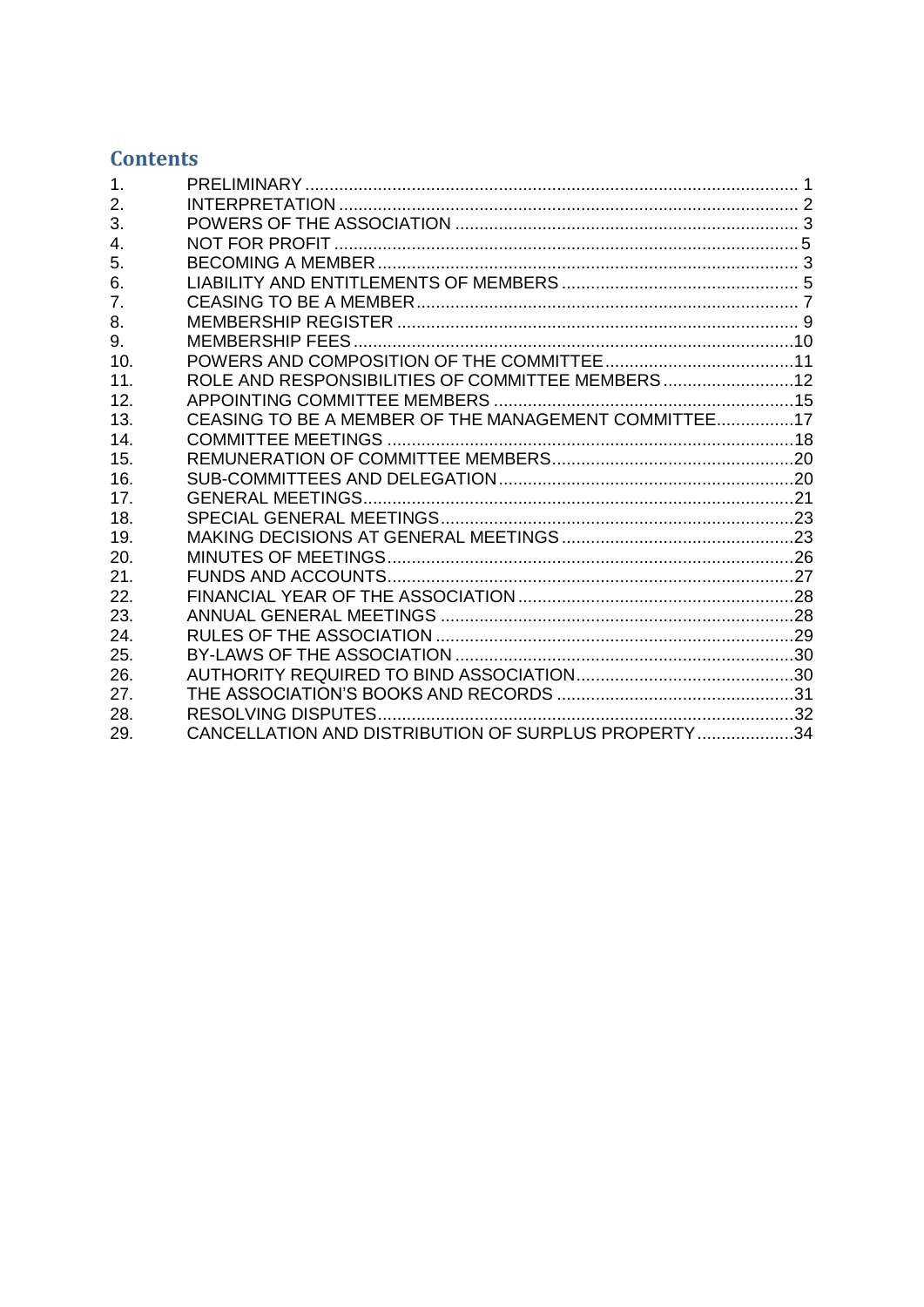## <span id="page-2-0"></span>**1. PRELIMINARY**

## **1.1 Name of Association**

The name of the Association is Mullewa District Agricultural Society Inc **Schedule 1, Item 1**

#### **1.2 Objects of Association**

The objects and purposes of the Association are

a. To inaugurate and hold agricultural shows at Mullewa

## **Schedule 1, Item 2**

## **1.3 Quorum for Committee Meetings Schedule 1, Item 6(e)**

Any 7 Committee Members constitute a quorum for the conduct of the business at a Committee Meeting.

## **1.4 Quorum for General Meetings Schedule 1, Item 7**

7 of Members personally present (being Members entitled to vote under these Rules at a General Meeting) will constitute a quorum for the conduct of business at a General Meeting.

## **1.5 Financial Year Schedule 1, Item 12**

- (a) The Association's Financial Year, will be the period of 12 months commencing on January 1<sup>st</sup> and ending on December 31<sup>st</sup> of each year.
- (b) The first Financial Year of the Association shall be the period ending on the next December 31<sup>st</sup> following incorporation.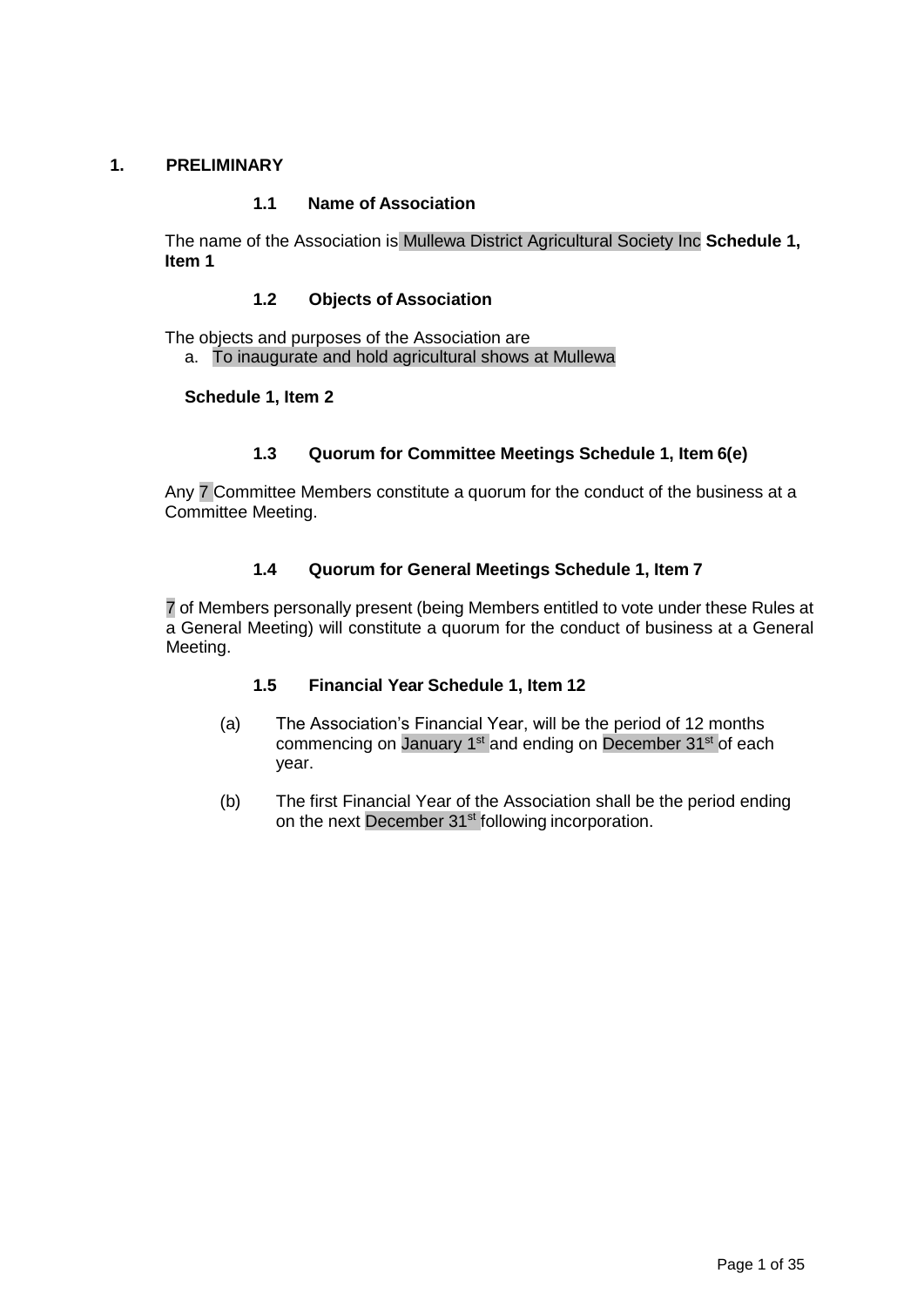## <span id="page-3-0"></span>**2. INTERPRETATION**

#### **2.1 Definitions**

In these Rules, unless the contrary intention appears:

**"Act"** means the *Associations Incorporation Act 2015;*

**"AGM"** means the annual general meeting convened under rule 23.1;

**"Books of the Association"** has the meaning given to it in section 3 of the Act and includes all of the registers; financial records, financial statements or financial reports, as each of those terms is defined in section 62 of the Act, however compiled, stored or recorded; minute books and documents and securities of the Association.

"**By-laws**" are additional arrangements or processes adopted by members by Ordinary Resolution of the Association to supplement these Rules. They do not form part of the Rules and are not required to be lodged with the Commissioner.

**"Commissioner"** means the person designated as the "Commissioner" from time to time under the Act;

**"Committee"** means the Management Committee required by the Act which is the body responsible for the management of the affairs of the Association;

**"Committee Meeting"** means a meeting referred to in rule [14.1;](#page-19-1)

**"Financial Records"** has the meaning given to it in section 62 of the Act and includes:

- (a) invoices, receipts, orders for the payment of money, bills of exchange, cheques, promissory notes and vouchers;
- (b) documents of prime entry; and
- (c) working papers and other documents needed to explain:
	- (i) the methods by which financial statements are prepared; and
	- (ii) adjustments to be made in preparing financial statements;

"**Financial Report**" has the meaning given to it in sections 62 and 63 of the Act;

"**Financial Statements**" has the meaning given to it in section 62 of the Act;

**"Financial Year"** has the meaning given to it in Rule 1.5;

**"General Meeting"** means a meeting of the association which all Members (including Associate Members) are invited to attend;

**"Member"** means a person (including a body corporate) who becomes a Member of the Association under these Rules;

**"Ordinary Resolution"** means a resolution to decide a question, matter or resolution at a General Meeting that is not a Special Resolution;

**"Poll"** means voting conducted in written form which may include, but is not limited to a secret ballot (as opposed to general agreement or a show of hands);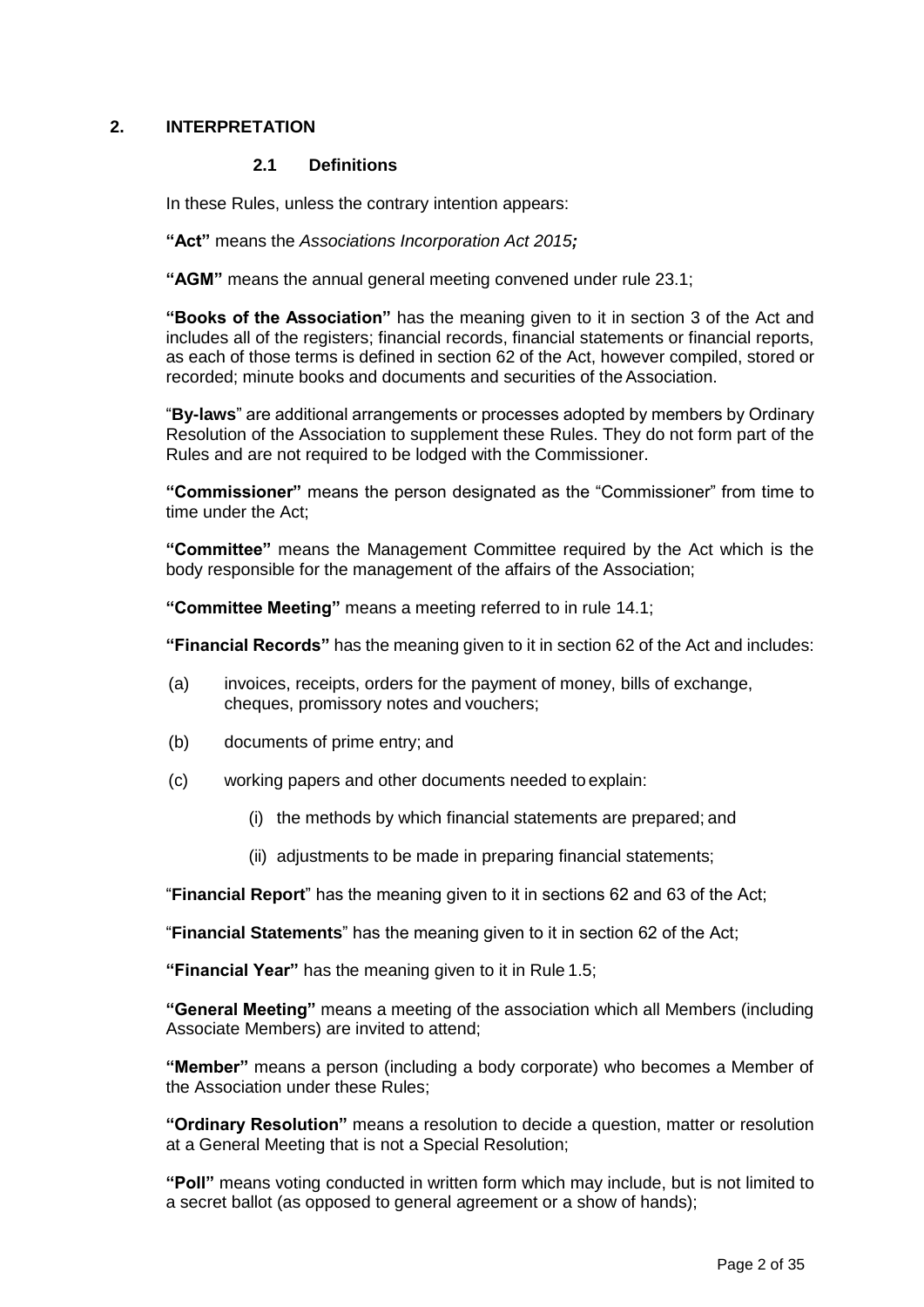**"Rules"** mean these rules of the Association as amended from time to time under Rule 24.2;

**"Special Resolution"** is a resolution of the Association passed in accordance with rule 19.1;

**"Surplus Property"** has the meaning given to it in the Act and means the property remaining when the association is wound up or cancelled after satisfying:

- (a) the debts and liabilities of the Association; and
- (b) the costs, charges and expenses of winding up the Association,

but does not include books pertaining to the management of the Association;

**"Tier 1 Association"** has the meaning given to it in section 62 of the Act;

**"Tier 2 Association"** has the meaning given to it in section 62 of the Act;

**"Tier 3 Association"** has the meaning given to it in section 62 of the Act;

#### **2.2 Notices**

- (a) A notice or other communication connected with these Rules has no legal effect unless it is in writing and given as follows:
	- (i) delivered by hand to the nominated address of the addressee;
	- (ii) sent by post to the nominated postal address of the addressee; or
	- (iii) sent by e-mail or any other method of electronic communication (including facsimile) to the nominated electronic address of the addressee.
- (b) Any notice given to a Member under these Rules, must be sent to Member's address as set out in the Register referred to in Rule 8.1.

## <span id="page-4-0"></span>**3. POWERS OF THE ASSOCIATION**

#### **3.1 Powers of the Association**

Subject to the Act, the Association may do all things necessary or convenient for carrying out its objects or purposes in a lawful manner.

## <span id="page-4-1"></span>**4. NOT FOR PROFIT**

The property and income of the Association must be applied solely towards promoting the objects or purposes of the Association and no part of that property or income may be paid or otherwise distributed, directly or indirectly, to any Member, except in good faith in promoting those objects or purposes.

#### <span id="page-4-2"></span>**5. BECOMING A MEMBER**

#### **5.1 Minimum Number of Members**

The Association must have at least six Members with full voting rights.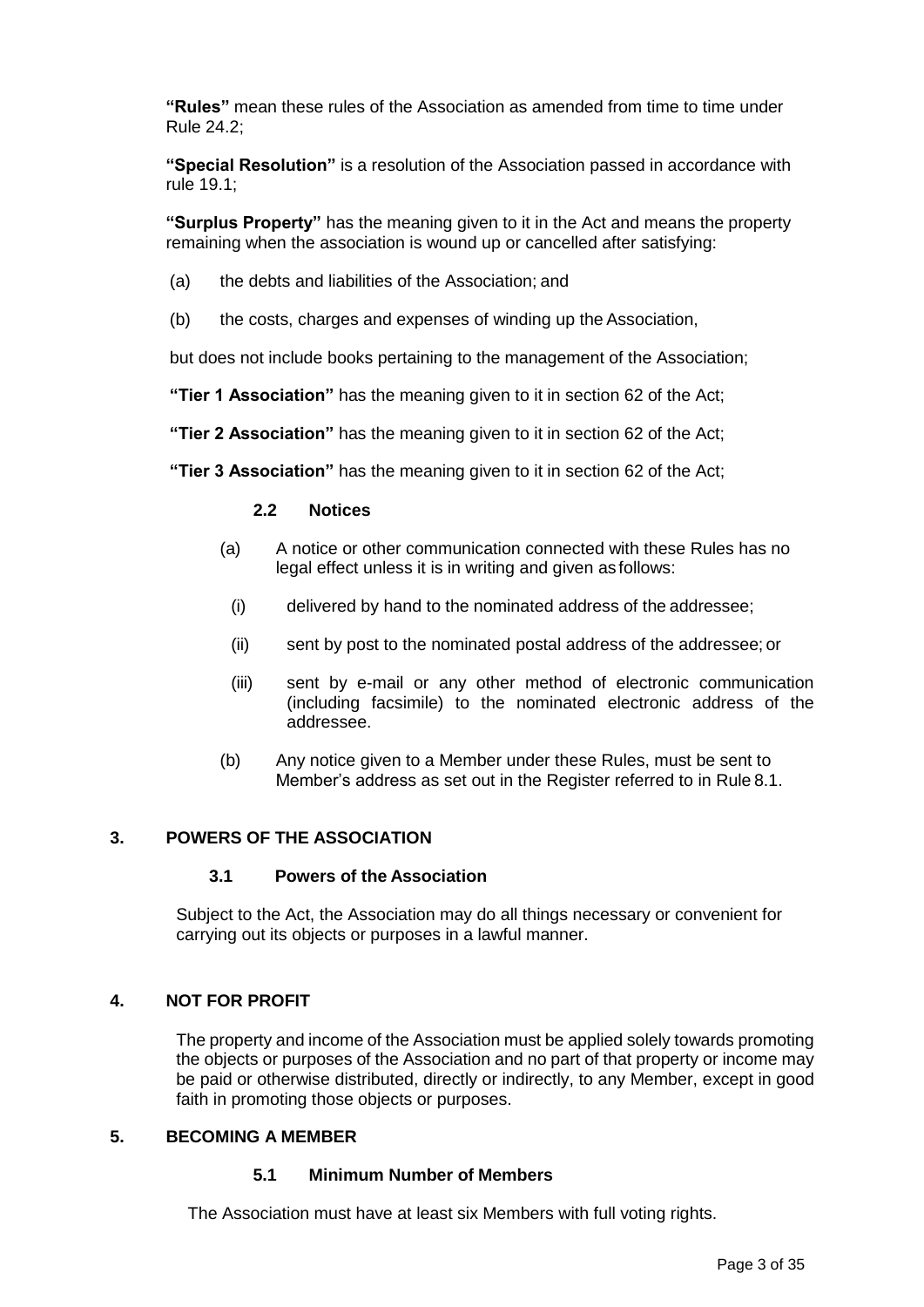## **5.2 Qualifications for Membership Schedule 1, Item 3**

- (a) Subject to rules 5.2(b) and (c) any person who supports the purposes of the Association is eligible to apply for membership.
- (b) The by-laws of the Association made under rule 25 may require members to hold specified educational, trade or professional qualifications;
- (c) The Association must comply with all legal and regulatory obligations that apply to the Association when assessing eligibility of an applicant for membership; and
- (d) A person under the age of 15 years is not to belong to a class of membership that confers voting rights.

## **5.3 Applying for Membership**

- (a) A person who wants to become a Member must:
- (i) apply in writing to the Association; and
- (ii) be nominated for membership by a Member.
- (b) All application forms must be signed by the Applicant and thenominee.
- (c) If the Association has more than one class of membership, the application form must specify the applicable class of membership.

## **5.4 Deciding Membership Applications**

- (a) The Committee will consider and decide whether to approve or reject any membership application.
- (b) Subject to rule 5.4(c) applications will be considered and decided in the order they are received by the Association.
- (c) When considering a membership application, the Committee may seek clarification of any matter or further information in support of the application, and may delay its decision to allow for that material to be provided and proceed to consider and decide other applications.
- (d) The Committee must not approve a membership application unless the Applicant:
	- (i) meets all the eligibility requirements under rule 5.2;and
	- (ii) applies under rule 5.3.
- (e) The Committee may refuse to accept a membership application even if the Applicant has applied in writing and complies with all the eligibility requirements under rule 5.2.
- (f) As soon as is practicable after the Committee has made a decision under rule 5.4(a), the Committee must notify the Applicant in writing of the outcome of their membership application but is not obliged to provide reasons for the decision.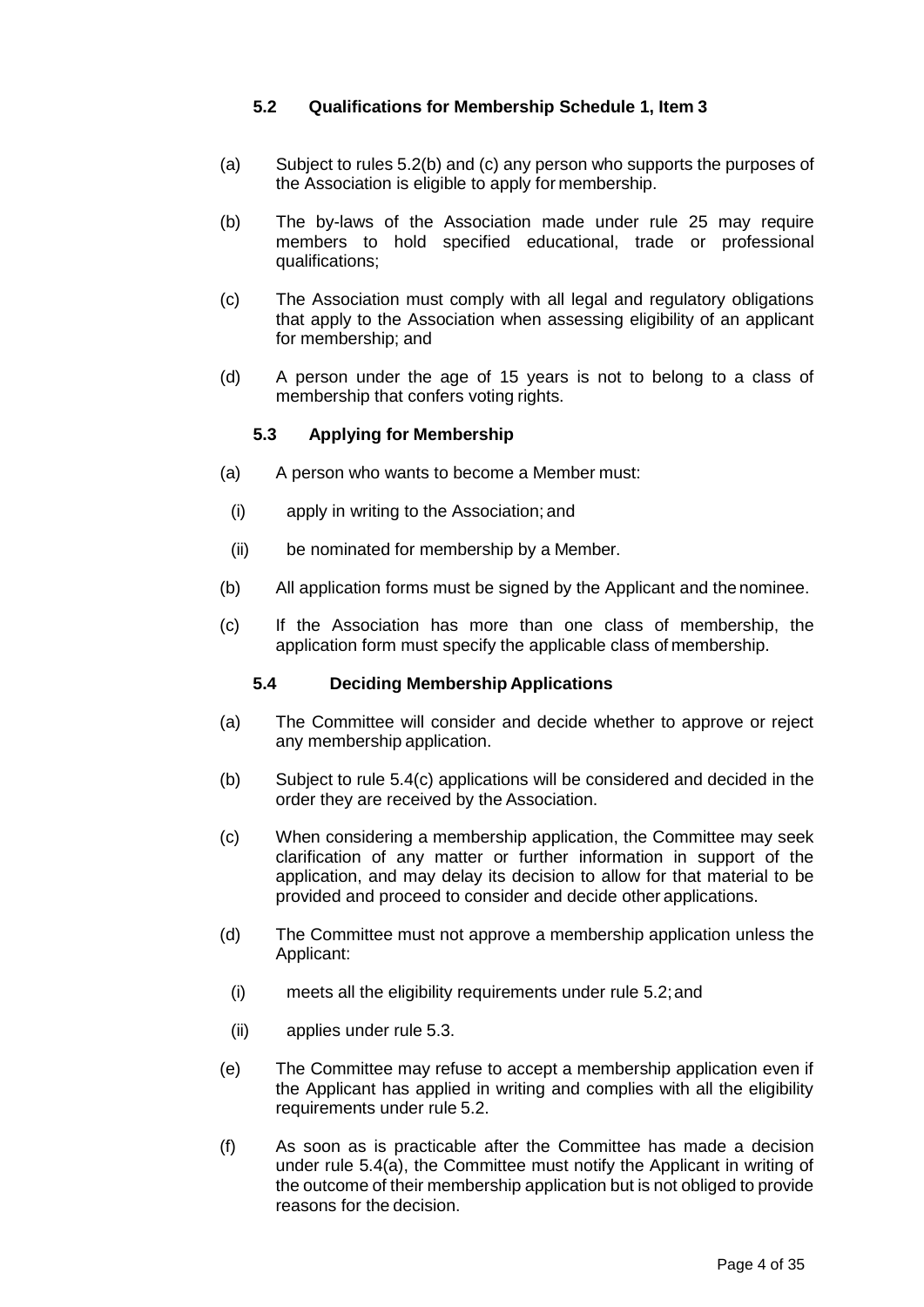## **5.5 Becoming a Member Schedule 1, Item 3**

- <span id="page-6-1"></span>(a) An Applicant becomes a Member if:
- $(i)$  the Applicant is eligible for membership under rule 5.2;
- (ii) the Applicant applies in writing to the Association under rule 5.3;
- (iii) the Committee approves the Applicant's application for membership; and
- (iv) the Applicant pays any fees due under rules 9.1 and9.2.
- (b) The Applicant immediately becomes a Member and is entitled to exercise all the rights and privileges of membership, including the right to vote (if applicable), and must comply with all of the obligations of Membership under these Rules, when rule [4.5\(a\) h](#page-6-1)as beenfulfilled.

#### **5.6 Recording Membership in the Register**

The Secretary must enter a person's name in the Register within 28 days after the person becomes a Member.

#### <span id="page-6-0"></span>**6. LIABILITY AND ENTITLEMENTS OF MEMBERS**

#### **6.1 Classes of Members**

- (a) The membership of the Association consists of:
	- (i) ordinary Members; and
	- (ii) may include associate Members.
- (b) The Association may have any category of associate membership determined by resolution of Members at a General Meeting, including junior membership, senior membership, honorary membership, or life membership.
- (c) A Member under the age of 15 years cannot be an ordinary Member, but may be an associate Member.
- (d) If the Association has two or more classes of members, no member can belong to more than one class of membership.
- (e) An ordinary Member has all rights provided to Members under the Rules, including the right to vote, and other rights and benefits as determined by the Committee or by resolution of Members at a General Meeting.
- (f) An associate Member has no right to vote, but has all other rights provided to a Member under the Rules and other rights and benefits as determined by the Committee or by resolution of Members at a General Meeting.
- (g) The maximum number of ordinary Members is unlimited unless the Association in General Meeting decides otherwise.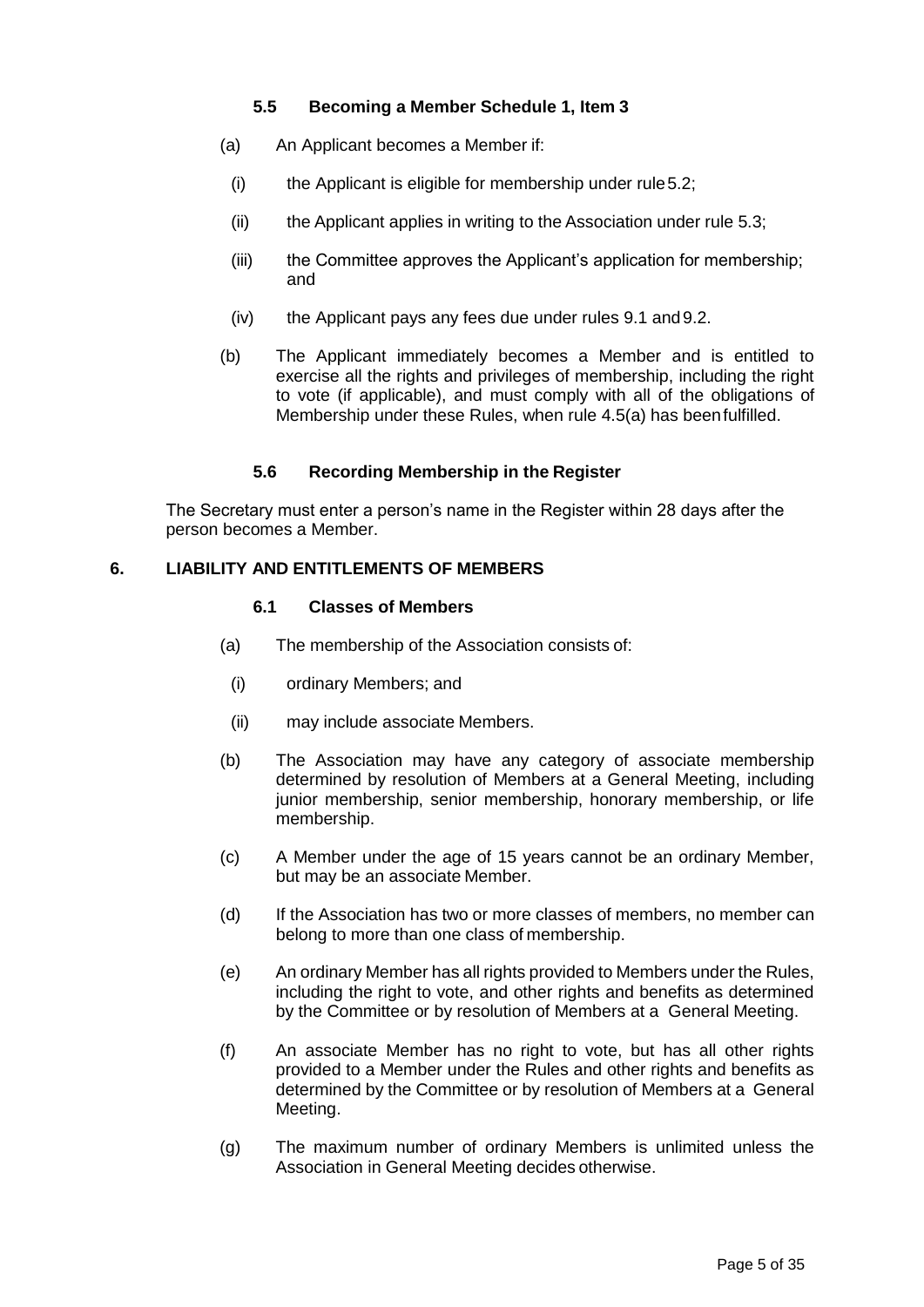## **6.2 Membership Voting Rights of Members**

- (a) Each ordinary Member of the Association has one vote at a General Meeting of the Association.
- (b) Each ordinary Member of the Association that is a Body Corporate has one vote at a General Meeting of the Association.

## **6.3 Voting by Body Corporate**

- (a) A Member which is a body corporate may appoint in writing a natural person, whether or not he or she is a Member, to represent it at a particular General Meeting or at all General Meetings.
- (b) A copy of the written appointment must be lodged with theSecretary.
- (c) A person appointed under rule 6.3(a) has authority to represent the body corporate as a Member:
	- (i) in the case of an appointment in respect of a particular General Meeting, until the conclusion of that General Meeting; or
	- (ii) otherwise, until the appointment is revoked by the body corporate and notice of the revocation is given to the Secretary.

## **6.4 Liability of Members**

- (a) A Member is only liable for their outstanding membership fees payable under rules 9.1 and 9.2, if any.
- (b) Subject to rule 6.4(a), a Member is not liable, by reason of the person's Membership, for the liabilities of the Association or the cost of winding up the Association.
- (c) Rule 6.4(b) does not apply to liabilities incurred by or on behalf of the Association by the Member before incorporation.

## **6.5 Payment to Members**

- (a) Subject to rule 6.5(b), no portion of the income or property of the Association may be paid directly or indirectly, by way of dividend, bonus or otherwise to the Members.
- (b) Rule 6.5(a) does not prevent:
- (i) the payment in good faith of remuneration to any officer, employee or Member in return for any services actually rendered to the Association or for goods supplied in the ordinary and usual course of business;
- (ii) the payment of interest at a rate not exceeding the prevailing market rate published by the Reserve Bank of Australia as the "Cash Rate Target" from time to time on money borrowed from any Member;
- (iii) the payment of reasonable and proper rent by the Association to a Member for premises leased by the Member to the Association;or
- (iv) the reimbursement of expenses incurred by any Member or any Committee Member on behalf of the Association.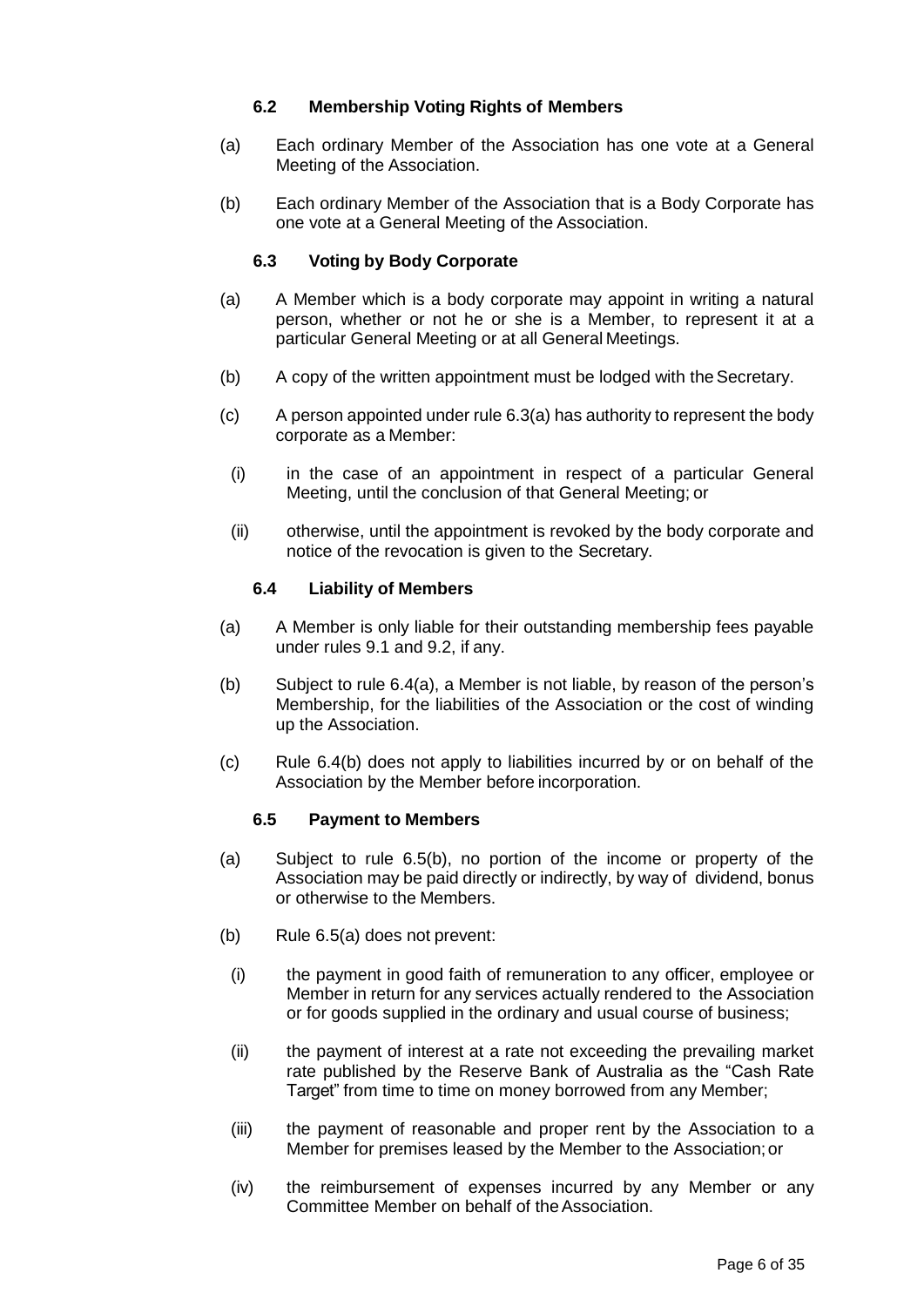## **6.6 Membership Entitlements notTransferable**

A right, privilege or obligation that a person has because he or she is a Member of the Association:

- (a) is not capable of being transferred to any other person; and
- (b) ends when the person's membership ceases.

## <span id="page-8-0"></span>**7. CEASING TO BE A MEMBER**

## **7.1 Ending Membership Schedule 1, Item 3**

- (a) A person's membership ends, if the person:
	- (i) dies;
	- (ii) ceases to be a Member under rule 9.2(d);
	- (iii) resigns as a Member under rule 7.2; or
	- (iv) is expelled from the Association under rule 7.3.
- (b) For a period of one year after a person's membership ends, the Secretary must keep a record of:
- (i) the date on which a person ceases to be a Member under rule  $7.1(a)$ ; and
- (ii) the reason why the person ceases to be a Member.

## **7.2 Resigning as a Member**

- (a) A Member who has paid all amounts payable by the Member to the Association in respect of their membership, may resign from membership by giving written notice of their resignation to the Secretary.
- (b) The Member resigns:
	- (i) at the time the Secretary receives the notice; or
	- $(ii)$  if a later time is stated in the notice, at that later time.
- (c) Any Member who resigns from the Association remains liable to pay to the Association any outstanding fees which may be recovered as a debt due to the Association by the Member.

## **7.3 Suspending or Expelling Members**

- (a) The Committee may, by resolution, suspend or expel a Member from membership if:
	- (i) the Member refuses or neglects to comply with these Rules; or
	- (ii) the Member's conduct or behaviour is detrimental to the interests of the Association.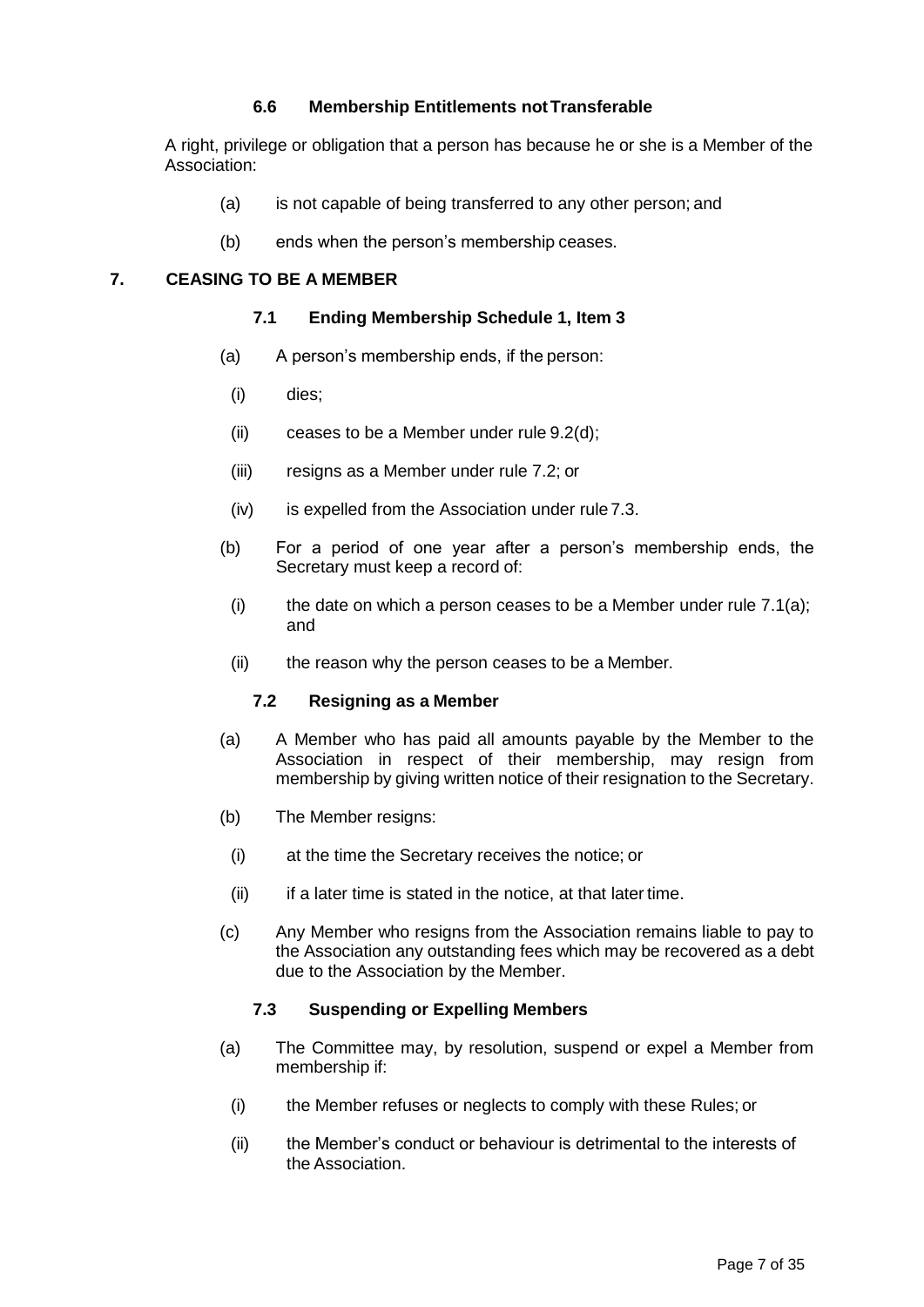- (b) The Committee must hold a Committee Meeting to decide whether to suspend or expel a Member.
- (c) The Secretary must, not less than 28 days before the Committee Meeting referred to in rule 7.3(b), give written notice to the Member:
- (i) of the proposed suspension or expulsion and the grounds on which it is based;
- (ii) of the date, place and time of the Committee Meeting;
- (iii) that the Member, or the Member's representative, may attend the Committee Meeting; and
- (iv) that the Member, or the Member's representative, may address the Committee at the meeting and will be given a full and fair opportunity to state the Member's case orally, or in writing, or both.
- (d) At the Committee Meeting referred to in rule 7.3(b) the Committee must:
	- (i) give the Member, or the Member's representative, a full and fair opportunity to state the Member's case orally;
	- (ii) give due consideration to any written statement submitted by the Member; and
	- (iii) determine whether or not the Member should be:
		- A. expelled from the Association; or
		- B. suspended from membership, and if so, the period that the Member should be suspended from membership.
- (e) Once the Committee has decided to suspend or expel a Member under rule 7.3(d), the Member is immediately suspended or expelled from membership.
- (f) The Secretary must inform the Member in writing of the decision of the Committee and the reasons for the decision, within 7 days of the Committee Meeting referred to in rule 7.3(d).

## **7.4 Right of Appeal of against Suspension or Expulsion**

(a) If a Member is suspended or expelled under rule 7.3, the person may appeal the Committee's decision by giving written notice to the Secretary within 14 days of receiving notice of the Committee's decision under rule 7.3(f) requesting the appointment of a mediator under rule 28.2(c)

## **7.5 Reinstatement of a Member**

If the Committee's decision to suspend or expel a Member is revoked under these Rules, any act performed by the Committee or Members in General Meeting during the period that the Member was suspended or expelled from Membership under rule 7.3(e), is deemed to be valid, notwithstanding the Member's inability to exercise their rights or privileges of Membership, including voting rights, during that period.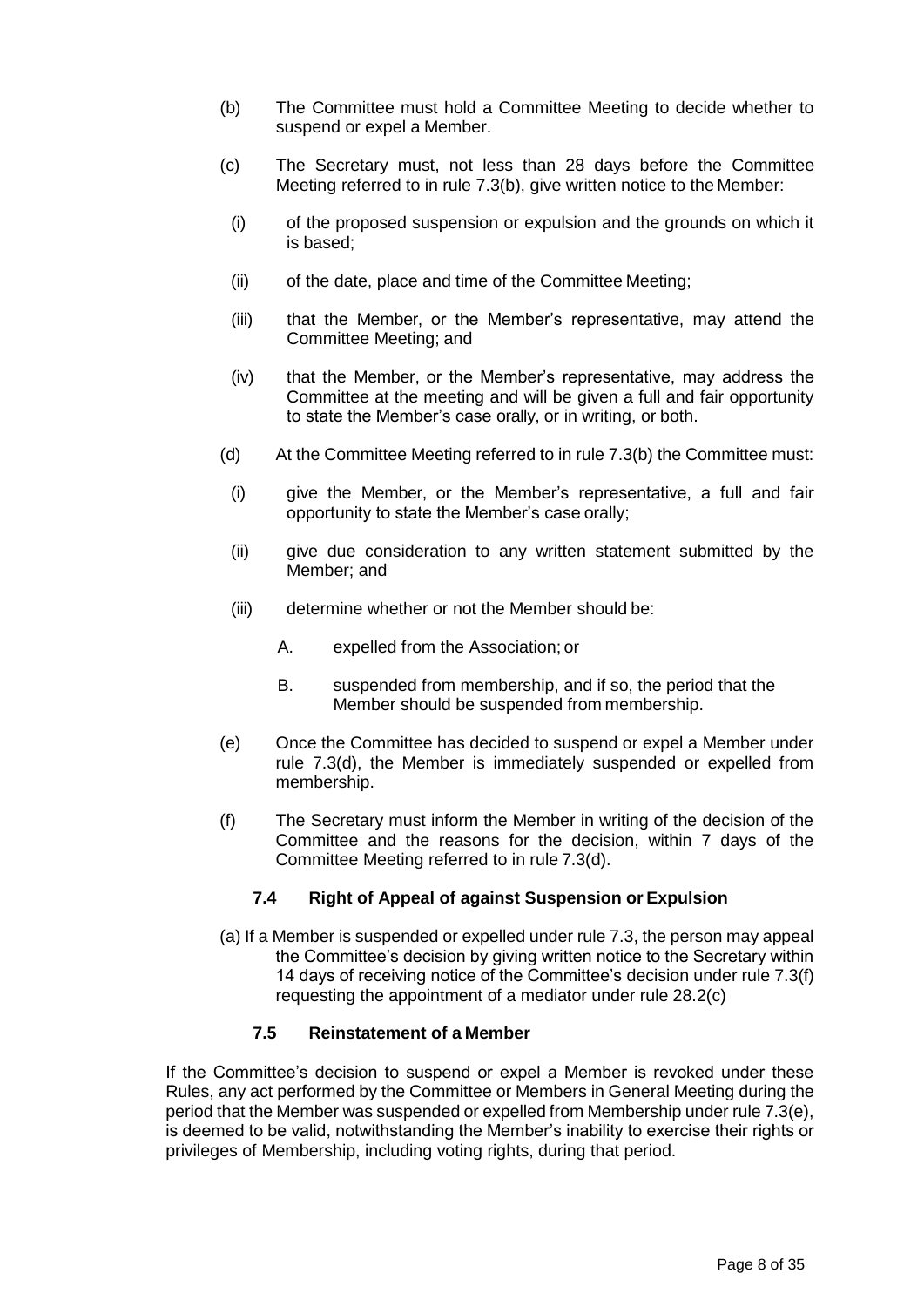## **7.6 When a Member is Suspended**

- (a) If a Member's membership is suspended under rule  $7.3(e)$ , the Secretary must record in the Register:
	- (i) the name of the Member that has been suspended from membership;
- (ii) the date on which the suspension takes effect; and
- (iii) the length of the suspension as determined by the Committee under 7.3(d)(iii)B.
- (b) A Member that has been suspended under rule 7.3(e) cannot exercise any rights or privileges of membership, including voting rights, during the period they are suspended from membership.
- (c) Upon the expiry of the period of a Member's suspension, the Secretary must record in the Register that the Member is no longer suspended.

#### <span id="page-10-1"></span><span id="page-10-0"></span>**8. MEMBERSHIP REGISTER**

#### **8.1 Register of Members Schedule 1, Item 4**

- (a) The Secretary or a person authorised by the Committee from time to time must maintain a register of Members and make sure that the Register is up to date.
- (b) The Register must contain:
	- (i) the full name of each Member;
	- (ii) a contact postal, residential or email address of each Member;
	- (iii) the class of membership held by the Member; and
	- (iv) the date on which the person became a Member;
- (c) Any change in membership of the Association must be recorded in the Register within 28 days after the change occurs.
- (d) The Register must be kept and maintained at the Secretary's place of residence, or at such other place as the Committee decides.

## **8.2 Inspecting the Register**

- (a) Any Member is able to inspect the Register free of charge, at such time and place as is mutually convenient to the Association and the Member.
- (b) A Member must contact the Secretary to request to inspect the Register.
- (c) The Member may make a copy of details from the Register but has no right to remove the Register for that purpose.

## **8.3 Copy of the Register**

(a) A Member may make a request in writing for a copy of the Register.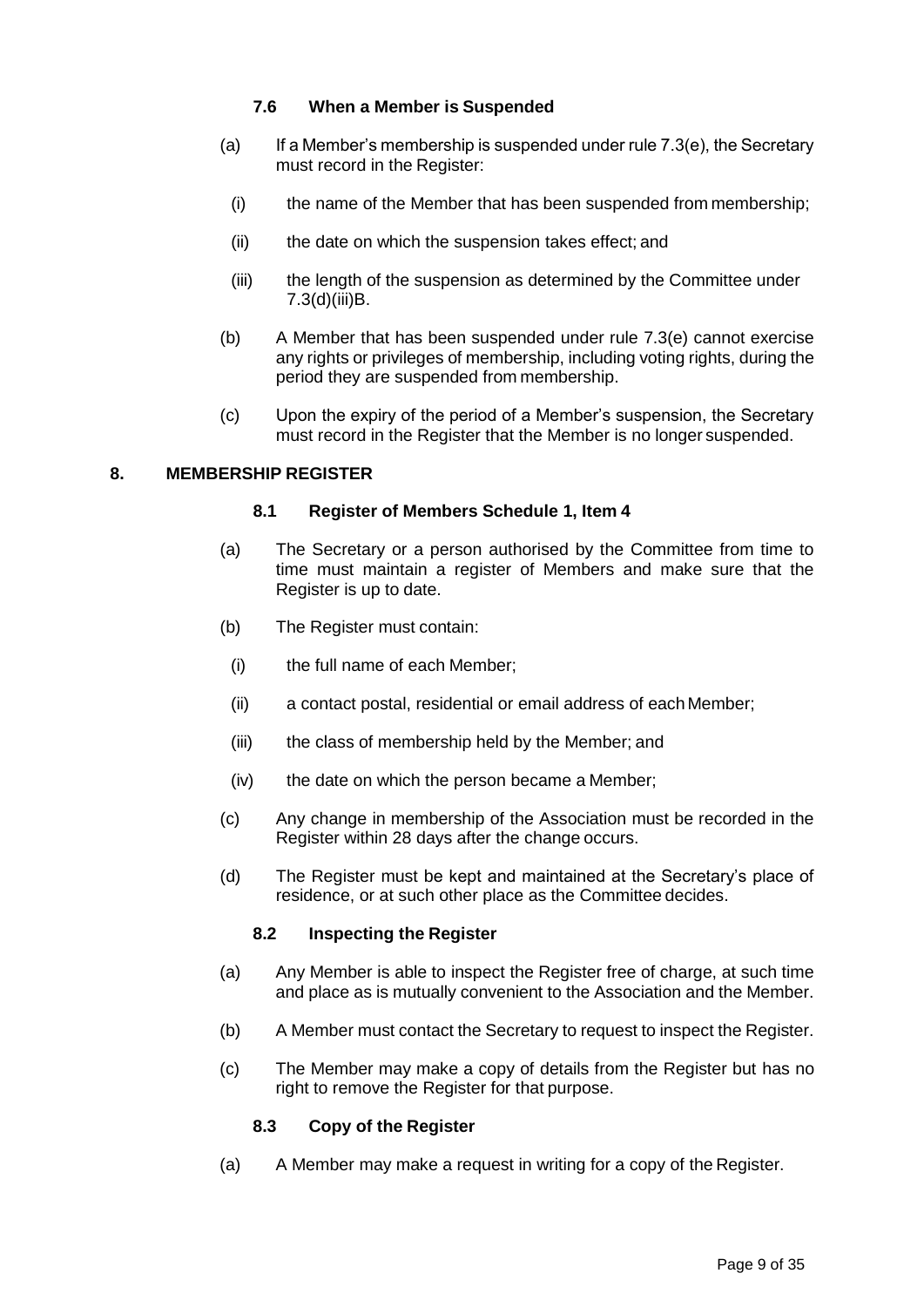- (b) The Committee may require a Member who requests a copy of the Register to provide a statutory declaration setting out the purpose of the request and declaring that the purpose is connected with the affairs of the Association.
- (c) The Association may charge a reasonable fee to the Member for providing a copy of the Register, the amount to be determined by the Committee from time to time.

## **8.4 When Using the Information in the Register is Prohibited**

A Member must not use or disclose the information on the Register:

- (a) to gain access to information that a Member has deliberately denied them (that is, in the case of social, family or legal differences or disputes);
- (b) to contact, send material to the Association or a Member for the purpose of advertising for political, religious, charitable or commercial purposes unless the use of the information is approved by the Committee, or
- (c) for any other purpose unless the purpose:
	- (i) is directly connected with the affairs of the Association;or
- (ii) relates to the provision of information to the Commissioner in accordance with a requirement of the Act.

#### <span id="page-11-4"></span><span id="page-11-0"></span>**9. MEMBERSHIP FEES Schedule 1, Item 5**

#### **9.1 Entrance Fee**

(a) The Committee may from time to time determine the amount of the entrance fee, if any, to be paid by each Member or each class of Members upon becoming a Member.

#### **9.2 Annual Membership Fee**

- <span id="page-11-5"></span><span id="page-11-1"></span>(a) The Committee may from time to time determine the amount of the annual membership fee, if any, to be paid by each Member or each class of Members.
- (b) Each Member must pay the Member's annual membership fee determined under rule [9.2\(a\) t](#page-11-1)o the Treasurer, or a person authorised by the Committee to receive payments, as and when decided by the Committee.
- (c) If a Member pays the annual membership fee within 3 months after the due date, the Member retains all the rights and privileges of a Member for the purposes of these Rules during that time, including the right to vote.
- <span id="page-11-3"></span>(d) Subject to rule [9.2\(e\),](#page-11-2) if a person fails to pay the annual Membership fee within 3 months after the due date, the person ceases to be a Member.
- <span id="page-11-2"></span>(e) If a person ceases to be a Member under rule  $9.2(d)$ , and subsequently pays to the Association all the Member's outstanding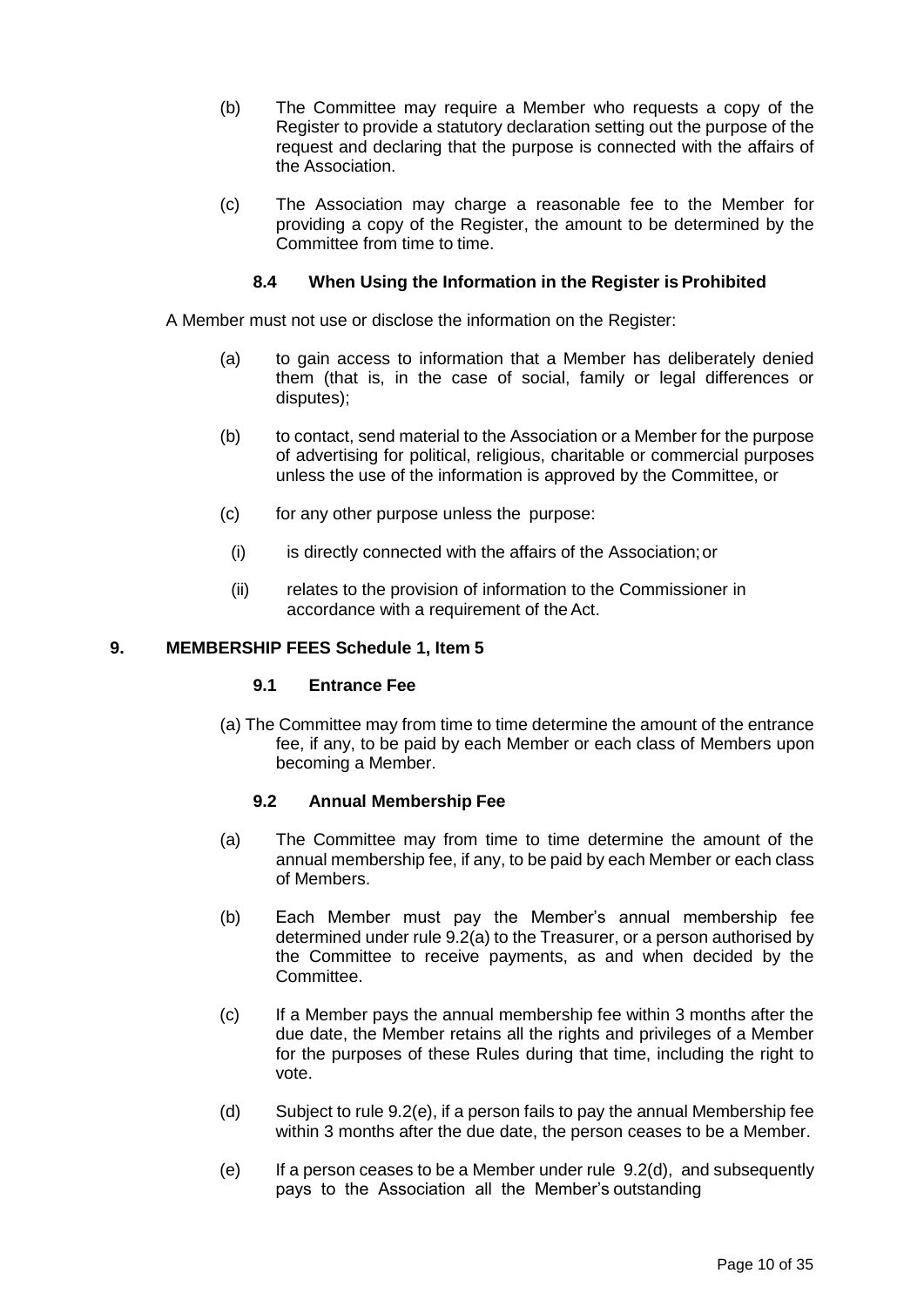fees, the Committee may, if it thinks fit, reinstate the Member's rights and privileges from the date on which the outstanding fees are paid, including the right to vote.

#### <span id="page-12-0"></span>**10. POWERS AND COMPOSITION OF THE COMMITTEE**

#### **10.1 Powers of the Committee Schedule 1, Item 6**

- (a) The governing body of the Association is to be called the Committee and it has authority to control and manage the affairs of the Association.
- (b) Subject to the Act, these Rules and any by-law or lawful resolution passed by the Association in General Meeting, the Committee:
	- (i) may exercise all powers and functions as may be exercised by the Association, other than those powers and functions that are required by these Rules to be exercised by General Meetings of the Members; and
	- (ii) has power to perform all acts and do all things as appear to the Committee to be necessary or desirable for the proper management of the business and affairs of the Association.

## **10.2 Committee Members**

- (a) The Committee is to consist of:
- (i) the office holders of the Association; and
- (ii) not less than one other Member.
- (b) The maximum number of other Members of the Committee is to be determined by the Committee.
- <span id="page-12-1"></span>(c) The office holders of the Association are:
	- (i) the Chairperson;
	- (ii) the Deputy-Chairperson;
	- (iii) the Secretary; and
	- (iv) the Treasurer.
- (d) A Committee Member must be:
	- (i) a natural person;
	- (ii) over 18 years in age; and
- (iii) a Member.
- (e) No person shall be entitled to hold more than one of the positions set out in rule [10.2\(c\) a](#page-12-1)t any time.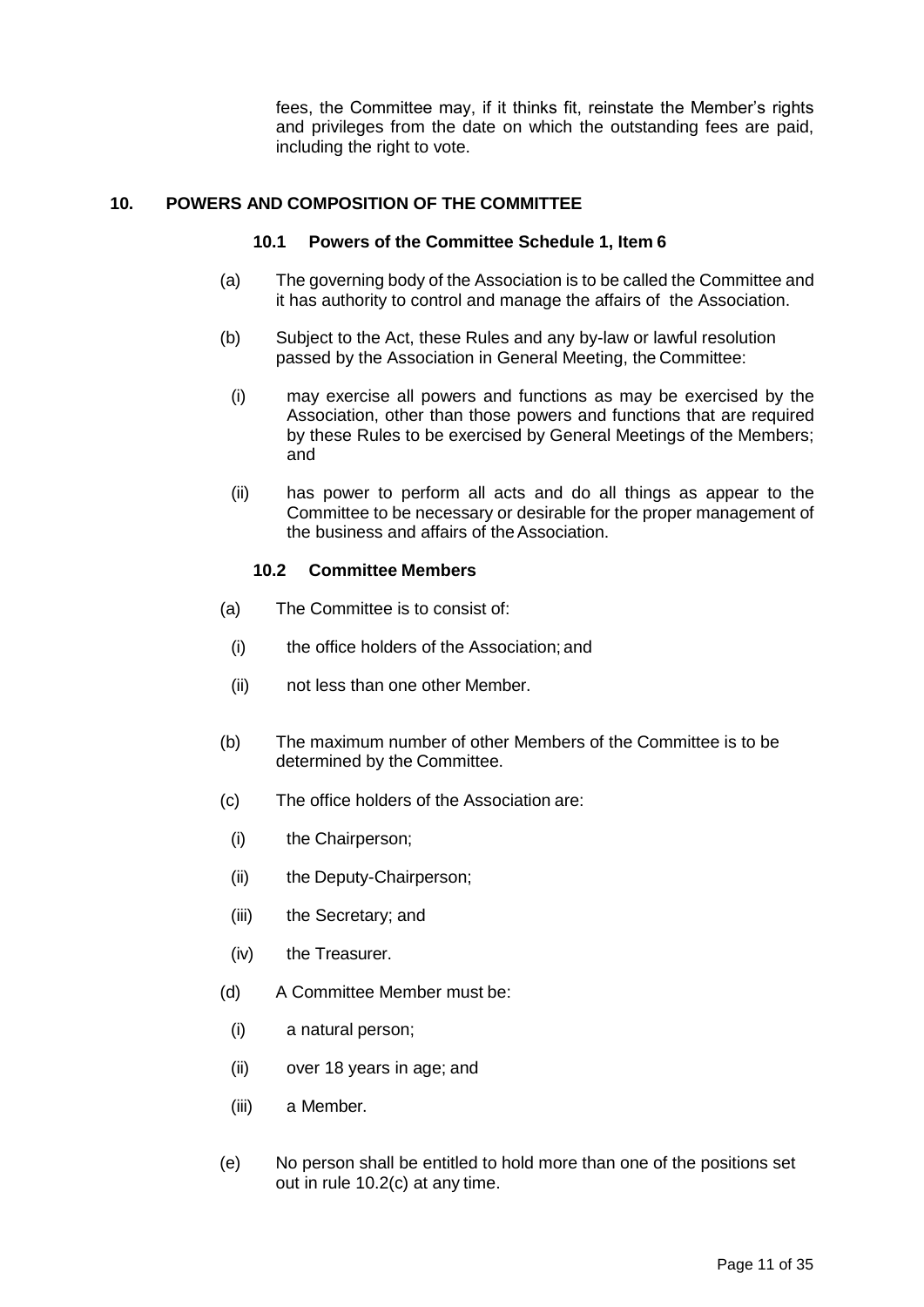- (f) No person shall be entitled to hold a position on the Committee if the person has been convicted of, or imprisoned in the previous five years for:
	- (i) an indictable offence in relation to the promotion, formation or management of a body corporate;
	- (ii) an offence involving fraud or dishonesty punishable by imprisonment for a period of not less than three months; or
	- (iii) an offence under Part 4 Division 3 or section 127 of the Act;

<span id="page-13-0"></span>unless the person has obtained the consent of theCommissioner.

(g) No person shall be entitled to hold a position on the Committee if the person is, according to the *Interpretation Act* section 13D, a bankrupt or a person whose affairs are under insolvency laws unless the person has obtained the consent of the Commissioner.

## **11. ROLE AND RESPONSIBILITIES OF COMMITTEE MEMBERS**

#### **11.1 Obligations of the Committee**

(a) The Committee must take all reasonable steps to ensure the Association complies with its obligations under the Act and these Rules.

#### **11.2 Responsibilities of Committee Members**

- (a) A Committee Member must exercise his or her powers and discharge his or her duties with a degree of care and diligence that a reasonable person would exercise in the circumstances.
- (b) A Committee Member must exercise his or her powers and discharge his or her duties in good faith in the best interests of the Association and for a proper purpose.
- (c) A Committee Member or former Committee Member must not improperly use information obtained because he or she is a Committee Member to:
	- (i) gain an advantage for himself or herself or another person;or
	- (ii) cause detriment to theAssociation.
- (d) A Committee Member or former Committee member must not improperly use his or her position to:
	- (i) gain an advantage for himself or herself or another person; or
	- (ii) cause detriment to theAssociation.
- <span id="page-13-1"></span>(e) A Committee Member having any material personal interest in a matter being considered at a Committee Meeting must:
	- (i) as soon as he or she becomes aware of that interest, disclose the nature and extent of his or her interest to the Committee;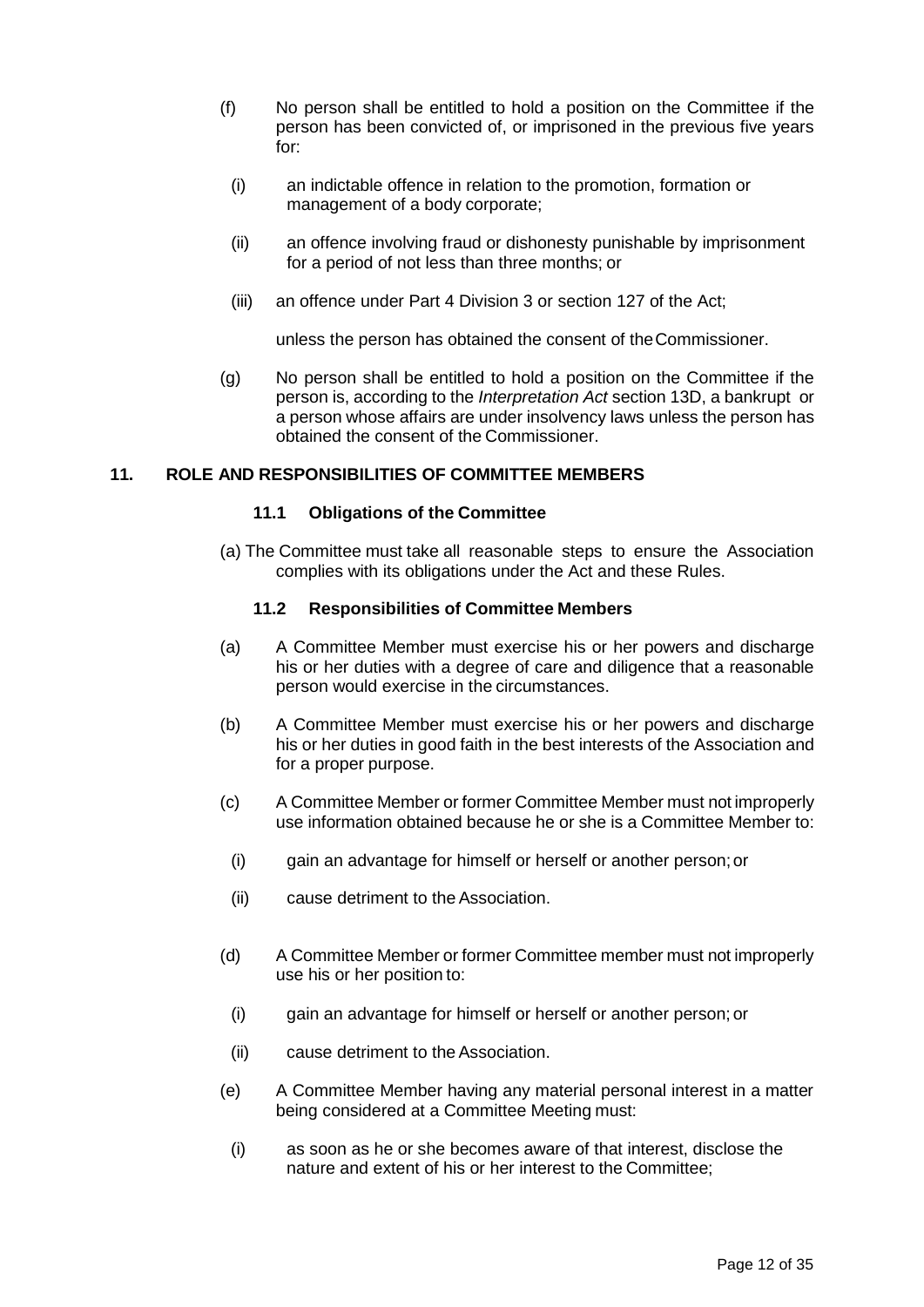- (ii) disclose the nature and extent of the interest at the next General Meeting of the Association; and
- (iii) not be present while the matter is being considered at the Committee Meeting or vote on the matter.
- (f) Rule [11.2\(e\) d](#page-13-1)oes not apply in respect of a material personal interest that:
- (i) exists only because the Committee Member belongs to a class of persons for whose benefit the Association is established;or
- (ii) the Committee Member has in common with all, or a substantial proportion of, the members of the Association.
- (g) The Secretary must record every disclosure made by a Committee Member under rule [11.2\(e\) i](#page-13-1)n the minutes of the Committee Meeting at which the disclosure is made.
- (h) No Committee Member shall make any public statement or comment or cause to be published any words or article concerning the conduct of the Association unless the person is authorised by the Committee to do so and such authority is recorded in the minutes of the Committee Meeting.

## **11.3 Chairperson**

The Chairperson:

- (a) must consult with the Secretary regarding the business to be conducted at each Committee Meeting and each General Meeting;
- (b) may convene special meetings of the Committee under rule [14.1\(c\);](#page-19-2)
- (c) may preside over Committee Meetings under rule [14.3;](#page-20-0)
- (d) may preside over General Meetings under rule [17.4;](#page-23-0) and
- (e) must ensure that the minutes of a General Meeting or Committee Meeting are reviewed and signed as correct under rule [20.1\(c\).](#page-27-1)

## **11.4 Secretary**

The Secretary must:

- (a) co-ordinate the correspondence of the Association;
- (b) consult with the Chairperson about all business to be conducted at meetings and convene General Meetings and Committee Meetings, including preparing the notices of meetings and of the business to be conducted at each meeting;
- (c) keep and maintain in an up to date condition the rules of the Association as required by rule 24.1 and any by-laws of the Association made in accordance with rule 25;
- (d) maintain the register of the Members, referred to in rule [8.1;](#page-10-1)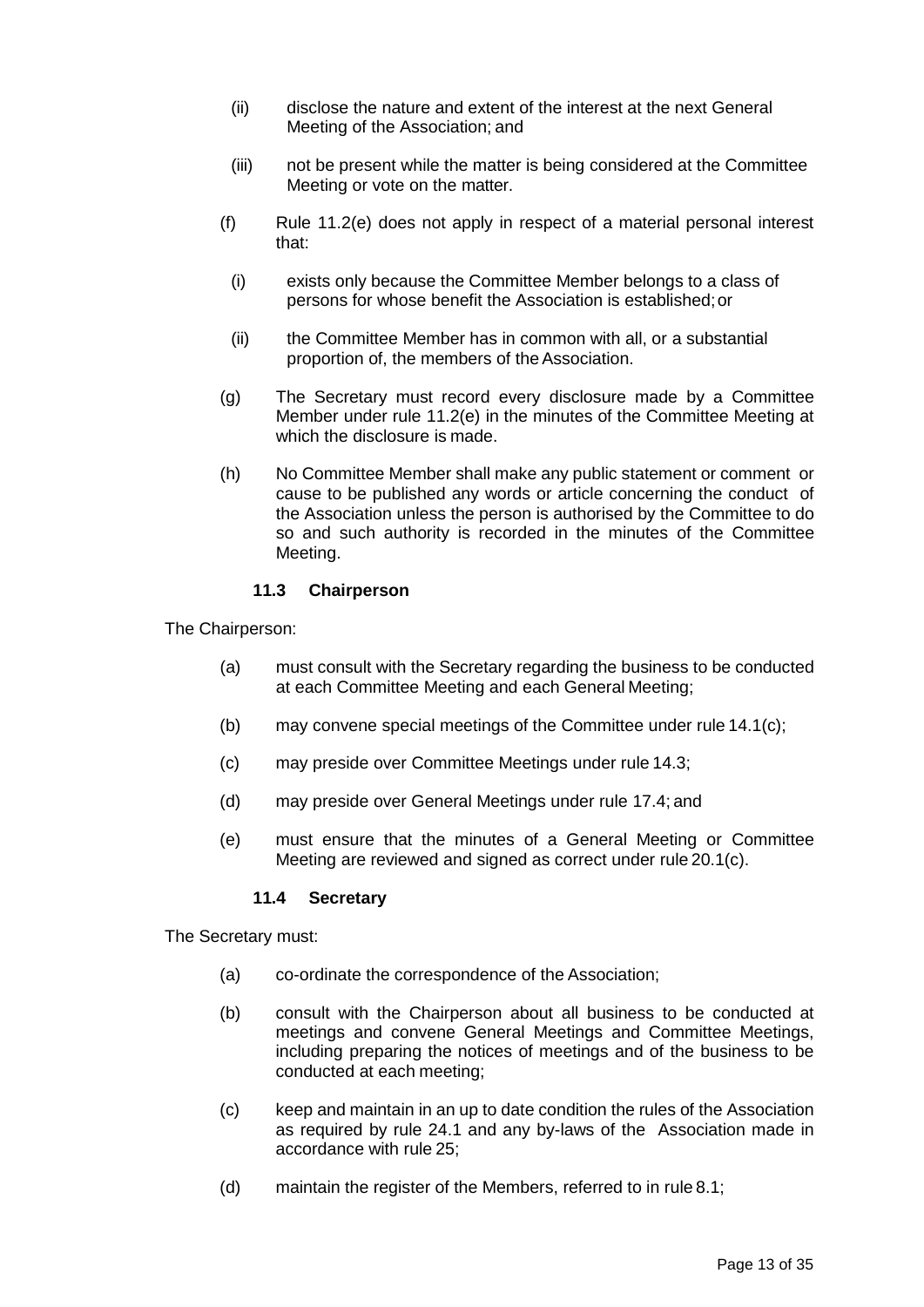- (e) maintain the record of office holders of the Association, referred to in rule [11.6;](#page-15-0)
- (f) ensure the safe custody of the Books (with the exception of the Accounting Records) of the Association under rule [27.1;](#page-32-1)
- (g) keep full and correct minutes of Committee Meetings and General Meetings; and
- (h) perform any other duties as are imposed by these Rules or the Association on the Secretary.

#### **11.5 Treasurer**

<span id="page-15-1"></span>The Treasurer must:

- (a) ensure all moneys payable to the Association are collected, and that receipts are issued for those moneys in the name of the Association;
- (b) ensure the payment of all moneys referred to in rule [11.5\(a\) i](#page-15-1)nto the account or accounts of the Association as the Committee may from time to time direct;
- (c) ensure timely payments from the funds of the Association with the authority of a General Meeting or of the Committee;
- (d) ensure that the Association complies with the account keeping requirements in Part 5 of the Act;
- (e) ensure the safe custody of the Financial Records of the Association and any other relevant records of the Association;
- (f) if the Association is a Tier 1 Association, coordinate the preparation of the Financial Statements of the Association prior to their submission to the annual general meeting of the Association;
- (g) if the Association is a Tier 2 Association or Tier 3 Association, coordinate the preparation of the Financial Report of the Association prior to its submission to the annual general meeting of the Association;
- (h) assist the reviewer or auditor (if any) in performing their functions;and
- (i) perform any other duties as are imposed by these Rules or the Association on the Treasurer.

## **11.6 Record of Office Holders**

- <span id="page-15-0"></span>(a) The Secretary or a person authorised by the Committee from time to time must maintain a record of office holders.
- (b) The record of office holders must include:
	- (i) the full name of each office holder;
	- (ii) the office held and the dates of appointment and (if applicable) cessation of the appointment; and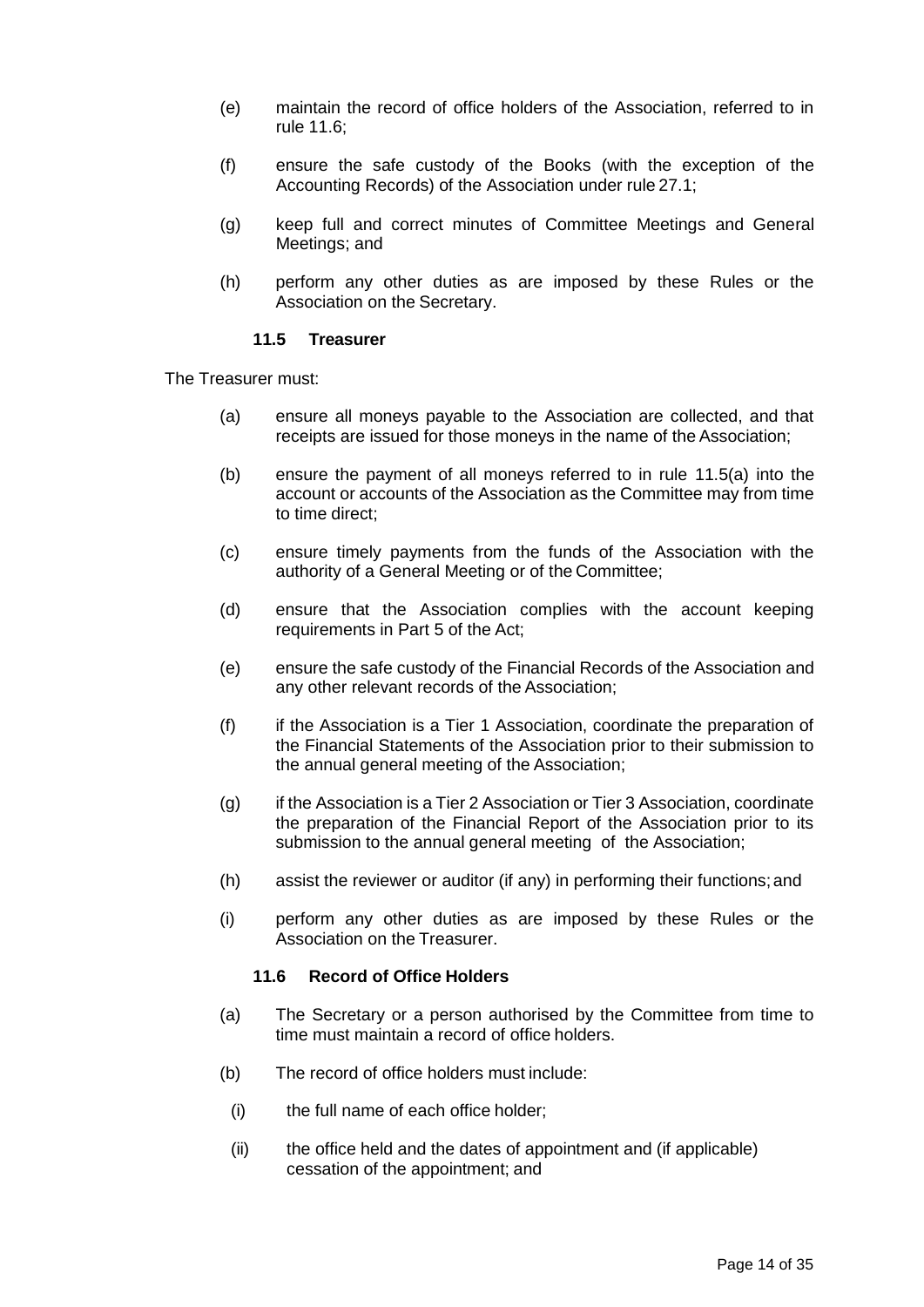- (iii) a current contact postal, residential or email address of each office holder.
- (c) The record of office holders must be kept and maintained at the Secretary's place of residence, or at such other place as the Committee decides.

#### **11.7 Inspecting the Record of Office Holders**

- (a) Any Member is able to inspect the record of office holders free of charge, at such time and place as is mutually convenient to the Association and the Member.
- (b) The Member may make a copy of details from the record of office holders but has no right to remove the record for that purpose.

## <span id="page-16-0"></span>**12. APPOINTING COMMITTEE MEMBERS Schedule 1, Item 6(a)**

#### **12.1 Appointment to the Committee**

Committee Members are appointed to the Committee by:

- (a) election at an AGM; or
- <span id="page-16-1"></span>(b) appointment to fill a casual vacancy under rule [13.1\(b\).](#page-18-1)

#### **12.2 Nominating for Membership of the Committee**

- (a) A Member who wishes to be a Committee Member must be nominated by one other Member as a candidate for election.
- (b) Nominations for election to the Committee shall close at least 28 days before the AGM.
- (c) The Secretary must send a notice calling for nominations for election to the Committee and specifying the date for the close of nominations to all Members at least 14 days before the date for the close of nominations.
- (d) The nomination for election must be:
- (i) in writing; and
- (ii) delivered to the Secretary on or before the date for the close of nominations.
- (e) A Member may only be nominated for one position on the Committee prior to the AGM.
- (f) If a nomination for election to the Committee is not made in accordance with Rules 12.2(a)-(e) the nomination is to be deemed invalid and the Member will not be eligible for election unless rule [12.3\(c\) t](#page-17-0)akes effect.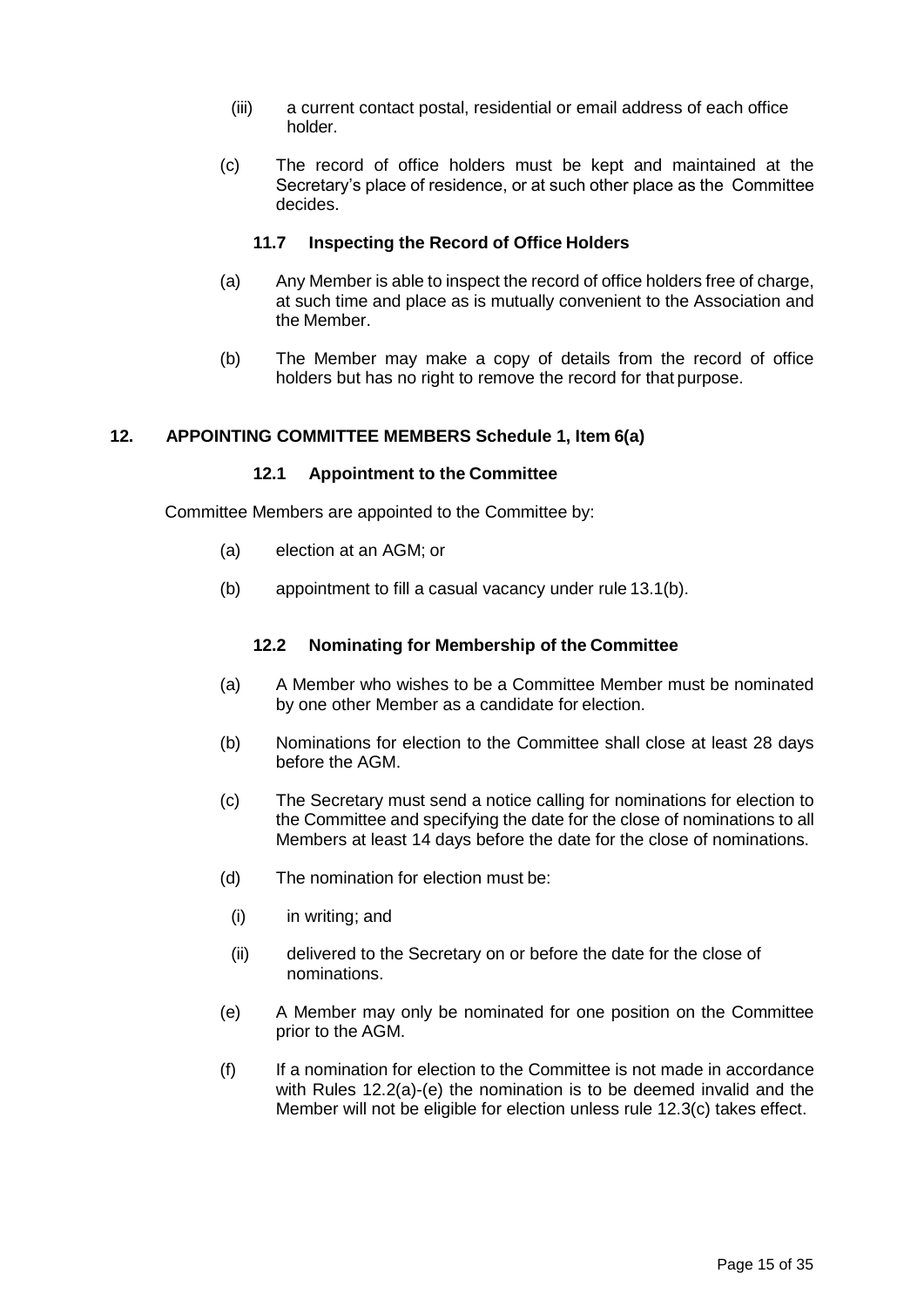## **12.3 Electing Committee Members**

- (a) If the number of valid nominations received under rule [12.2 i](#page-16-1)s equal to the number of vacancies to be filled for the relevant position on the Committee, the Member nominated shall be deemed to be elected at the AGM.
- (b) If the number of valid nominations exceeds the number of vacancies to be filled for the relevant position on the Committee, elections for the positions must be conducted at the AGM.
- <span id="page-17-0"></span>(c) If there are not enough valid nominations to fill the number of vacancies for the relevant positions on the Committee, the candidates nominated (if any) shall be deemed to be elected and further nominations may be received from the floor of the AGM.
- (d) Where the number of nominations from the floor exceeds the remaining number of vacancies on the Committee, elections for those positions must be conducted.
- <span id="page-17-2"></span>(e) If an insufficient number of nominations are received from the floor for the number of vacancies on the Committee that remain, each relevant position on the Committee is declared vacant by the person presiding at the AGM and rule [13.1\(b\)](#page-18-1) applies.
- (f) The elections for office holders or ordinary Committee Member are to be conducted at the AGM in the manner directed by the Committee.
- (g) A list of candidates, names in alphabetical order, with the names of the Members who nominated each candidate, must accompany the notice of the AGM.

## **12.4 Voting in Elections for Membership of the Committee**

- (a) Subject to rule [19.3\(e\),](#page-26-0) each Member present and eligible to vote at the AGM may vote for one candidate for each vacant position on the Committee.
- (b) A Member who nominates for election or re-election may vote for himself or herself.

## **12.5 Term of Office of Committee Members Schedule 1, Item 6(b)**

- <span id="page-17-1"></span>(a) The Committee Members appointed on incorporation of the Association will hold office until the conclusion of the first AGM of the Association and will be eligible for re-election.
- (b) At each AGM of the Association, the appointment of the Committee Members at the AGM will be for a term of one year.
- (c) Subject to rule [12.5\(a\),](#page-17-1) a Committee Member's term will commence on the date of his or her:
	- (i) election at an AGM; or
	- (ii) appointment to fill a casual vacancy that arises under rule [13.1\(b\).](#page-18-1)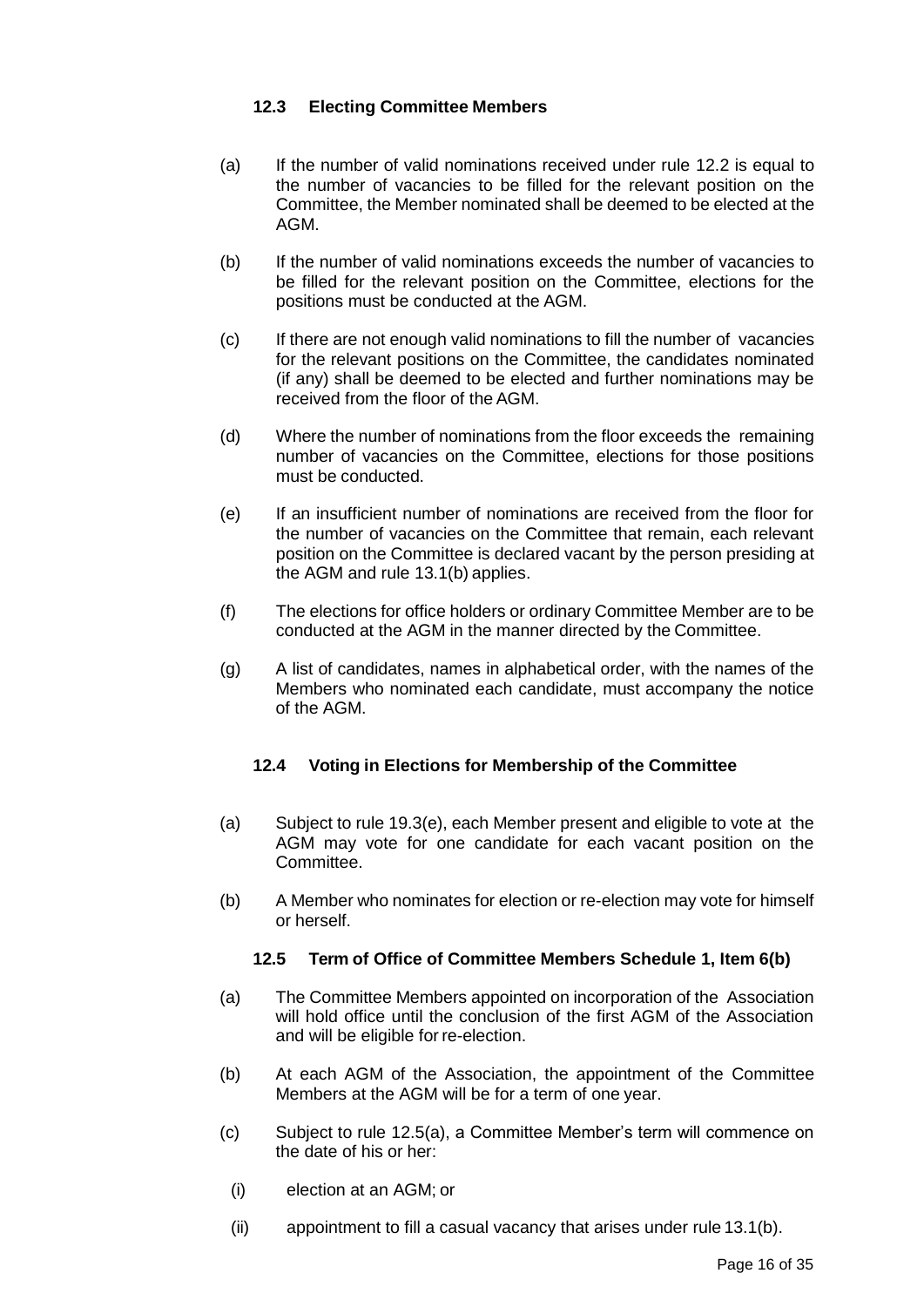(d) All retiring Committee Members are eligible, on nomination under rul[e](#page-16-1) [12.2,](#page-16-1) for re-election.

## <span id="page-18-2"></span><span id="page-18-0"></span>**13. CEASING TO BE A MEMBER OF THE MANAGEMENT COMMITTEE**

#### **13.1 Vacant Positions on the Committee Schedule 1, Items 6(c) and 6(d)**

- (a) A casual vacancy occurs in the office of a Committee Member and that office becomes vacant if the Committee Member:
	- (i) dies;
	- (ii) ceases to be a Member;
	- (iii) becomes disqualified from holding a position under rule 10.2 (f) or (g) as a result of bankruptcy or conviction of a relevant criminal offence;
	- (iv) becomes permanently incapacitated by mental or physicalill-health;
	- (v) resigns from office under rule [13.2;](#page-19-3)
	- (vi) is removed from office under rule [13.3;](#page-19-4) or
	- (vii) is absent from more than:
		- A. three consecutive Committee Meetings without a good reason; or
		- B. three Committee Meetings in the same Financial Year without tendering an apology to the person presiding at each of those Committee Meetings,

<span id="page-18-4"></span>where the Member received notice of the meetings, and the Committee has resolved to declare the office vacant.

- <span id="page-18-1"></span>(b) If a position on the Committee is declared vacant under rule [12.3\(e\),](#page-17-2) or there is a casual vacancy within the meaning of rule [13.1\(a\),](#page-18-2) the continuing Committee Members may:
	- (i) appoint a Member to fill that vacancy until the conclusion of the next AGM; and
	- (ii) subject to rule [13.1\(c\),](#page-18-3) act despite the vacant position on the Committee.
- <span id="page-18-3"></span>(c) If the number of Committee Members is less than the number fixed under rule 1.3 as the quorum for Committee Meetings, the continuing Committee Members may act only to:
	- (i) increase the number of Members on the Committee to the number required for a quorum; or
	- (ii) convene a General Meeting of theAssociation.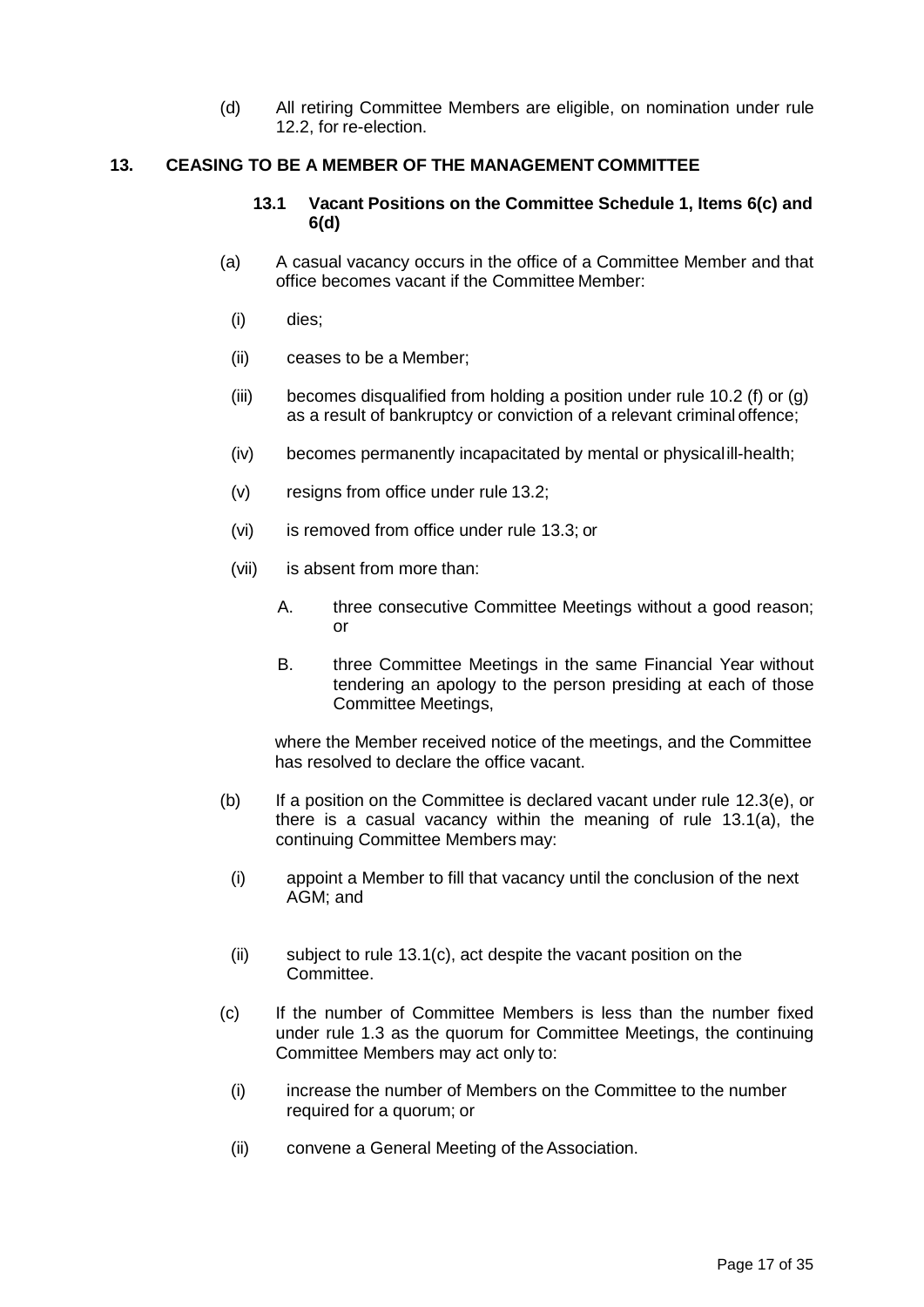## **13.2 Resigning from the Committee**

- <span id="page-19-5"></span><span id="page-19-3"></span>(a) A Committee Member may resign from the Committee by giving written notice of resignation to the Secretary, or if the Committee Member is the Secretary, to the Chairperson.
- (b) The Committee Member resigns:
- (i) at the time the notice is received by the Secretary or Chairperson under rule [13.2\(a\);](#page-19-5) or
- (ii) if a later time is stated in the notice, at the later time.

## **13.3 Removal from Committee**

- <span id="page-19-4"></span>(a) Subject to rule [13.1\(a\)\(vii\),](#page-18-4) a Committee Member may only be removed from his or her position on the Committee by resolution at a General Meeting of the Association if a majority of the Members present and eligible to vote at the meeting vote in favour of the removal.
- (b) The Committee Member who faces removal from the Committee must be given a full and fair opportunity at the General Meeting to decide the proposed resolution, to state his or her case as to why the Member should not be removed from his or her position on the Committee.
- (c) If all Committee Members are removed by resolution at a General Meeting, the Members must, at the same General Meeting, elect an interim Committee. The interim Committee must, within two months, convene a General Meeting of the Association for the purpose of electing a new Committee.

## <span id="page-19-1"></span><span id="page-19-0"></span>**14. COMMITTEE MEETINGS**

## **14.1 Meetings of the Committee**

- (a) The Committee must meet at least three times in each year.
- (b) The Committee is to determine the place and time of all Committee Meetings.
- <span id="page-19-2"></span>(c) Special meetings of the Committee may be convened under rule [14.2](#page-19-6) by:
	- (i) the Chairperson; or
	- (ii) any two Committee Members.

## **14.2 Notice of Committee Meetings**

- <span id="page-19-6"></span>(a) The Secretary must give each Committee Member at least 48 hours' notice of each Committee Meeting before the time appointed for holding the meeting.
- (b) Notice of a Committee Meeting must specify the general nature of the business to be transacted at the meeting.
- (c) Subject to rule [14.2\(d\),](#page-20-1) only the business specified on the notice of the Committee Meeting is to be conducted at that meeting.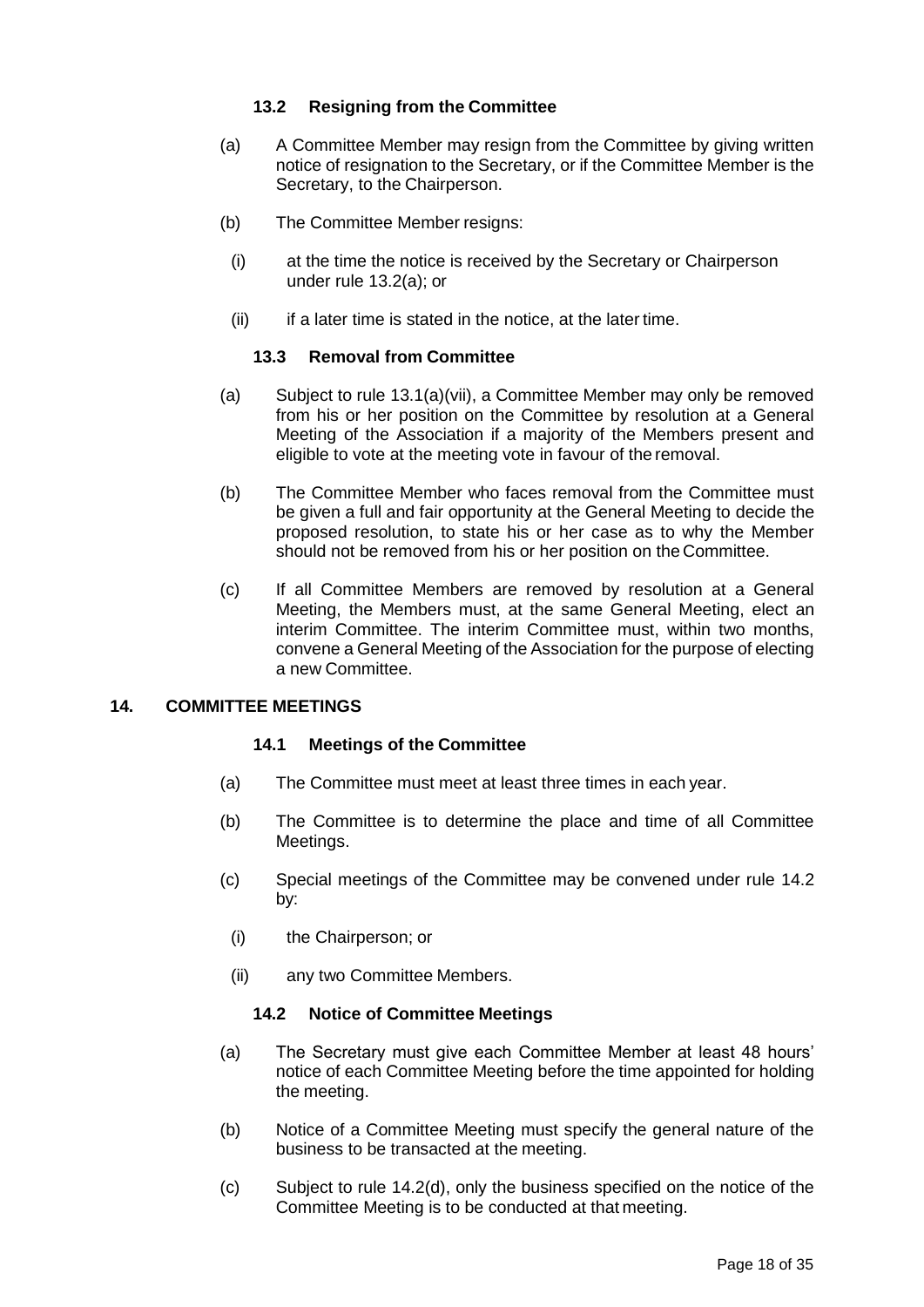<span id="page-20-1"></span>(d) Urgent business may be conducted at Committee Meetings if the Committee Members present at a Committee Meeting unanimously agree to treat the business as urgent.

## **14.3 Chairing at Committee Meetings**

- <span id="page-20-0"></span>(a) The Chairperson or, in the Chairperson's absence, the Deputy-Chairperson is to preside as chairperson of each CommitteeMeeting.
- (b) If the Chairperson and the Deputy-Chairperson are absent or unwilling to act, the remaining Committee Members must choose one of their number to preside as chairperson at the Committee Meeting.

#### **14.4 Procedure of the Committee Meeting Schedule 1, Item 6(e) and (f)**

- (a) The quorum for a Committee Meeting is specified at clause 1.3. The Committee cannot conduct business unless a quorum is present.
- <span id="page-20-2"></span>(b) If, within half an hour of the time appointed for the meeting, a quorum is not present the meeting is to stand adjourned to the same time, day and place in the following week.
- (c) If at a meeting adjourned under rule [14.4\(b\),](#page-20-2) a quorum is not present within half an hour of the time appointed for the meeting, the Committee Members personally present will constitute a quorum.
- <span id="page-20-3"></span>(d) Committee Meetings may take place:
	- (i) where the Committee Members are physically present together; or
	- (ii) where the Committee Members are able to communicate by using any technology that reasonably allows the Committee Member to participate fully in discussions as they happen in the Committee Meeting and in making decisions, provided that the participation of the Member in the Committee Meeting must be made known to all other Members.
- (e) A Committee Member who participates in a meeting as set out in rul[e](#page-20-3) [14.4\(d\)\(ii\):](#page-20-3)
- (i) is deemed to be present at the Committee Meeting; and
- (ii) continues to be present at the meeting for the purposes of establishing a quorum,

until the Committee Member notifies the other Committee Members that he or she is no longer taking part in the Committee Meeting.

- (f) Subject to these Rules, the Committee Members present at the Committee Meeting are to determine the procedure and order of business to be followed at a Committee Meeting.
- (g) All Committee Members have the right to attend and vote at Committee Meetings.
- (h) All Members, or other guests, may attend Committee Meetings if invited by the Committee but the person shall not have any right to comment without invitation, or any right to vote, or to be provided with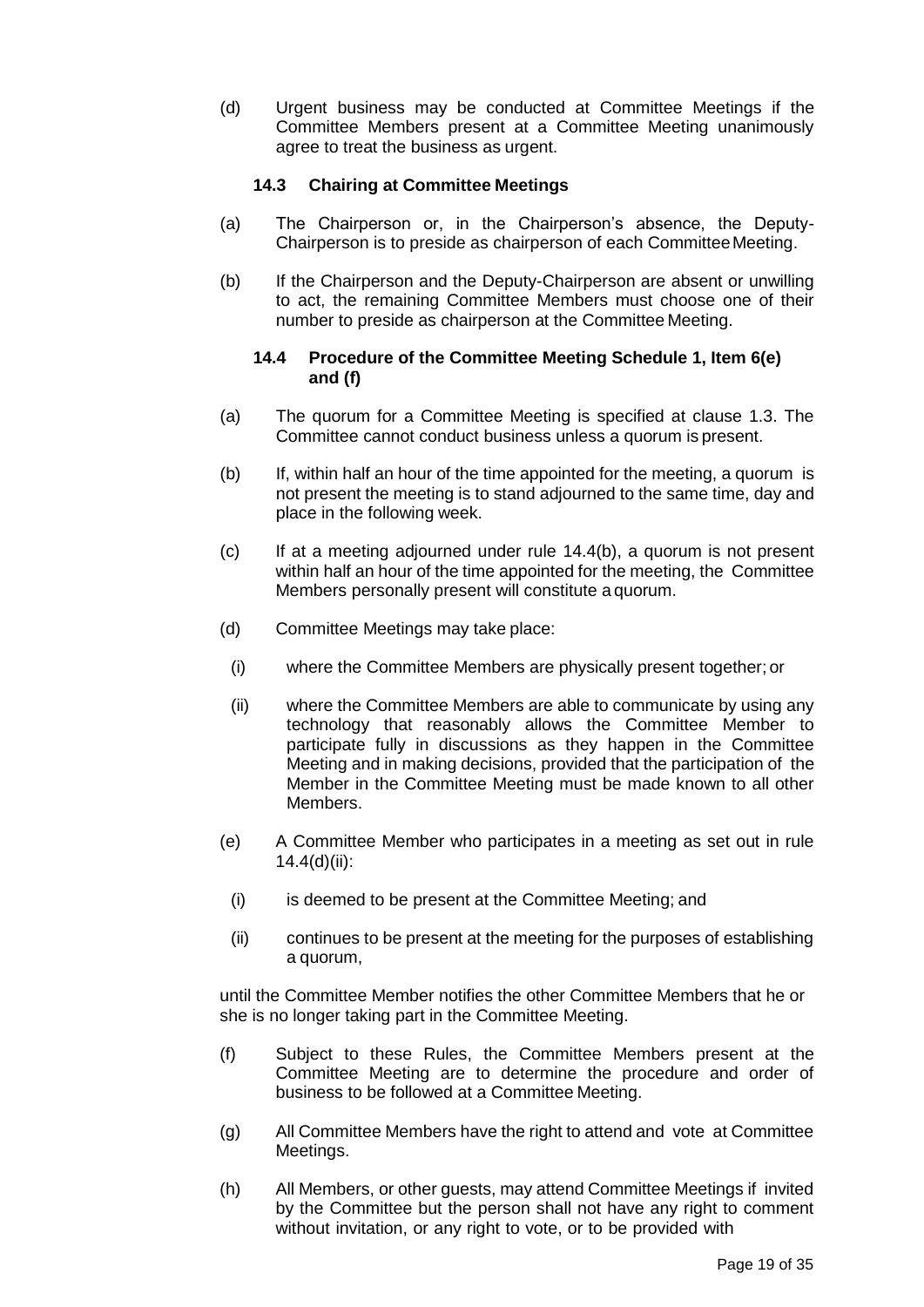copies of any agenda, minutes of meetings, or documents presented to such meetings.

(i) The Secretary or a person authorised by the Committee from time to time must keep minutes of the resolutions and proceedings of all Committee Meetings together with a record of the names of persons present at each meeting.

## **14.5 Voting at Committee Meetings**

- (a) Each Committee Member present at a Committee Meeting has a deliberate vote.
- (b) A question arising at a Committee Meeting is to be decided by a majority of votes, but if there is an equality of votes, the chairperson of the Committee Meeting as set out in rule [14.3 i](#page-20-0)s entitled to exercise a second or casting vote.
- (c) Decisions may be made by general agreement or a show of hands.
- (d) A poll by secret ballot may be used if the Committee prefers to determine a matter in this way and the person presiding over the Committee Meeting is to oversee the ballot.

#### **14.6 Acts not Affected by Defects or Disqualifications**

Any act performed by the Committee, a sub-committee or a person acting as a Committee Member is deemed to be valid even if the act was performed when:

- (a) there was a defect in the appointment of a Committee Member, subcommittee or person holding a subsidiary office; or
- (b) a Committee Member, a sub-committee member or a person holding a subsidiary office was disqualified from being a Member.

## <span id="page-21-0"></span>**15. REMUNERATION OF COMMITTEE MEMBERS Schedule 1, item 6(g)**

- (a) The Association may pay a Committee Member's travelling and other expenses as properly incurred:
	- (i) in attending Committee Meetings or sub-committee meetings;
	- (ii) in attending any General Meetings of the Association; and
	- (iii) in connection with the Association's business.
- (b) Committee Members must not receive any remuneration for their services as Committee Members other than as described at rule 15(a).

#### <span id="page-21-1"></span>**16. SUB-COMMITTEES AND DELEGATION**

#### **16.1 Appointment of Sub-Committee**

(a) The Committee may appoint one or more sub-committees as considered appropriate by the Committee from time to time to assist with the conduct of the Association's operations.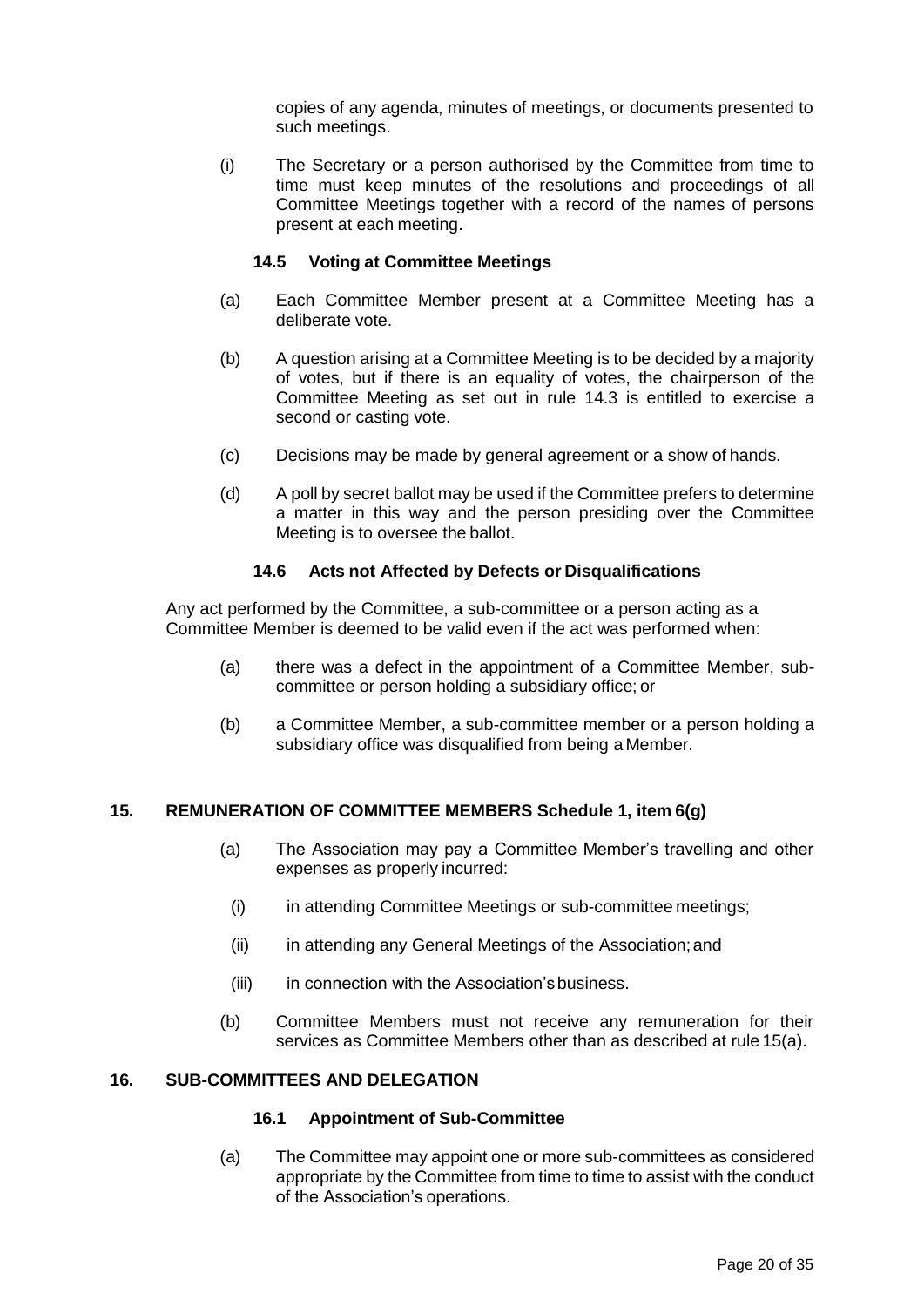- (b) Sub-committees may comprise (in such numbers as the Committee determines) Members and non-members.
- (c) Subject to these Rules, the sub-committee members present at the subcommittee meeting are to determine the procedure and order of business to be followed at the sub-committee meeting.

## **16.2 Delegation by Committee to Sub-Committee**

- (a) The Committee may delegate, in writing, to any or all of the subcommittees, any authority, power or functions and may cancel any authority, powers or functions, as the Committee sees fit from time to time.
- (b) Despite any delegation under this rule, the Committee may continue to exercise all its functions, including any function that has been delegated to a sub-committee and remains responsible for the exercise of those functions at all times.

## **16.3 Delegation to Subsidiary Offices**

- (a) The Committee may create and fill such subsidiary office as may be necessary for the proper and efficient management of the Association's affairs.
- (b) The Committee may delegate, in writing, to any person holding a subsidiary office any authority, power or functions and may cancel any authority, powers or functions, as the Committee sees fit from time to time.
- (c) Despite any delegation under this rule, the Committee may continue to exercise all its functions, including any function that has been delegated to a subsidiary office and remains responsible for the exercise of those functions at all times.

## <span id="page-22-2"></span><span id="page-22-0"></span>**17. GENERAL MEETINGS**

## **17.1 Procedure for General Meetings Schedule 1, Item 7**

- <span id="page-22-1"></span>(a) General Meetings may take place:
	- (i) where the Members are physically present together; or
	- (ii) where the Members are able to communicate by using any technology that reasonably allows the Member to participate fully in discussions as they happen in the General Meeting and in making any decisions, provided that the participation of the Member in the General Meeting must be made known to all other Members.
- (b) A Member who participates in a meeting as set out in rule  $17.1(a)(ii)$ :
	- (i) is deemed to be present at the General Meeting; and
	- (ii) continues to be present at the meeting for the purposes of establishing a quorum,

until the Member notifies the other Members that he or she is no longer taking part in the General Meeting.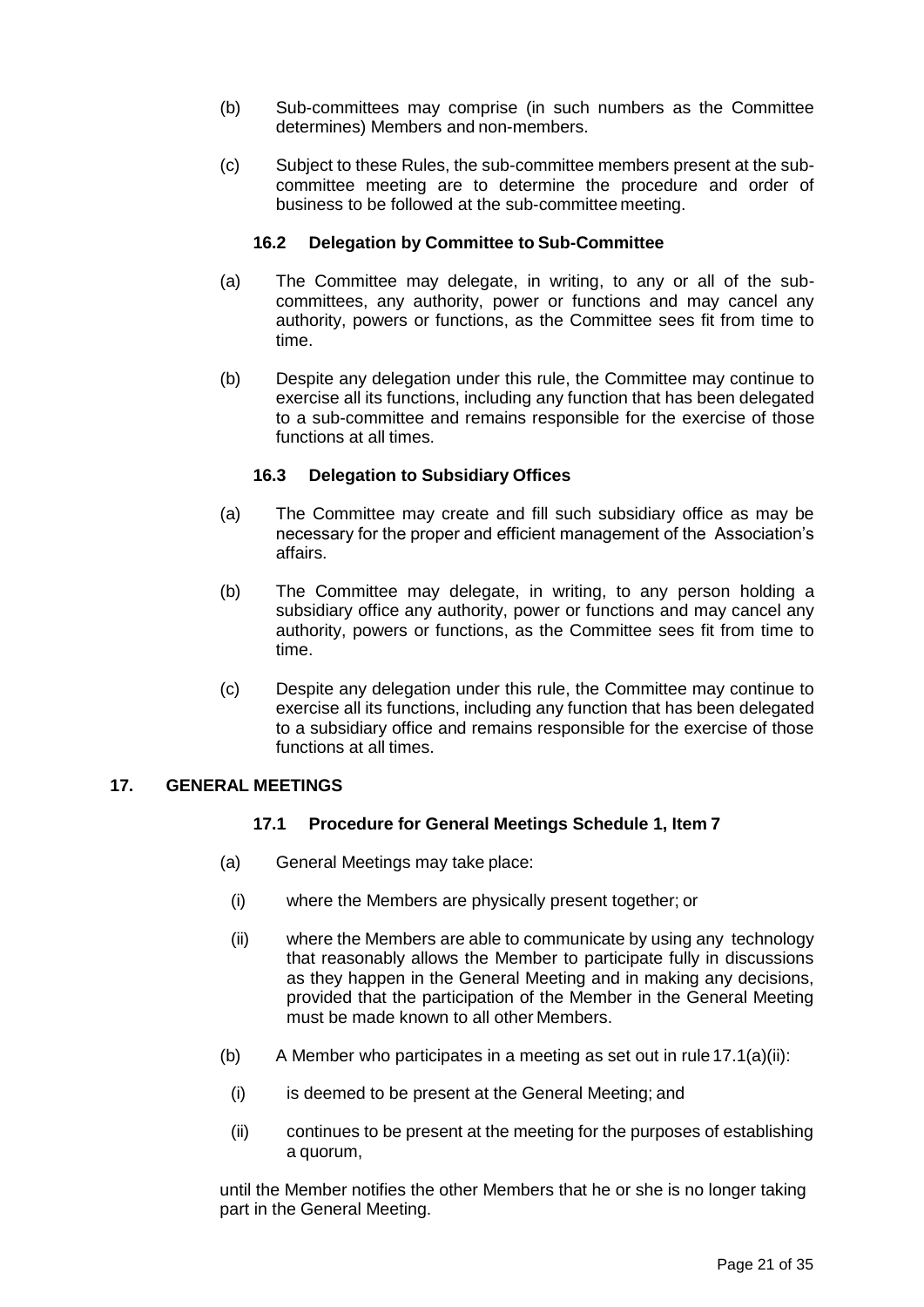## **17.2 Quorum for General Meetings Schedule 1, Item 7**

- (a) The Quorum for General Meetings is specified in rule 1.4.
- (b) Subject to rules 17.2(c) and (d), no business is to be conducted at a General Meeting unless a quorum of Members entitled to vote under these Rules is present at the time when the meeting is considering that item.
- (c) If, within half an hour of the time appointed for the commencement of a General Meeting, a quorum is not present:
	- (i) in the case of a Special General Meeting, the meeting lapses; or
	- $(ii)$  in the case of an AGM, the meeting is to stand adjourned to:
		- A. the same time and day in the following week; and
		- B. the same place unless another place is specified by the Chairperson at the time of the adjournment or by written notice to the Members given before the day to which the meeting is adjourned.
- (d) If at the adjourned meeting a quorum is not present within half an hour of the time appointed for the commencement of the meeting, the Members present are to constitute a quorum.

#### **17.3 Notice of General Meetings and Motions Schedule 1, Items 8 & 9**

- (a) The Secretary must give at least:
	- (i) 14 days' notice of a General Meeting to each Member, or
	- (ii) 21 days' notice of a General Meeting to each Member if a Special Resolution is proposed to be moved at the General Meeting.
- (b) The notice convening a General Meeting must specify:
	- (i) the place, date and time of the meeting; and
- (ii) the particulars and order of the business to be conducted at the meeting.
- (c) The notice convening a General Meeting or any notice of motion must be issued in the manner prescribed by rule 2.2.

## **17.4 Presiding Member**

- <span id="page-23-0"></span>(a) The Chairperson or, in the Chairperson's absence, the Deputy-Chairperson is to preside as chairperson of each General Meeting.
- (b) If the Chairperson and the Deputy-Chairperson are absent or unwilling to act, the remaining Committee Members must choose one of their number to preside as chairperson at the General Meeting.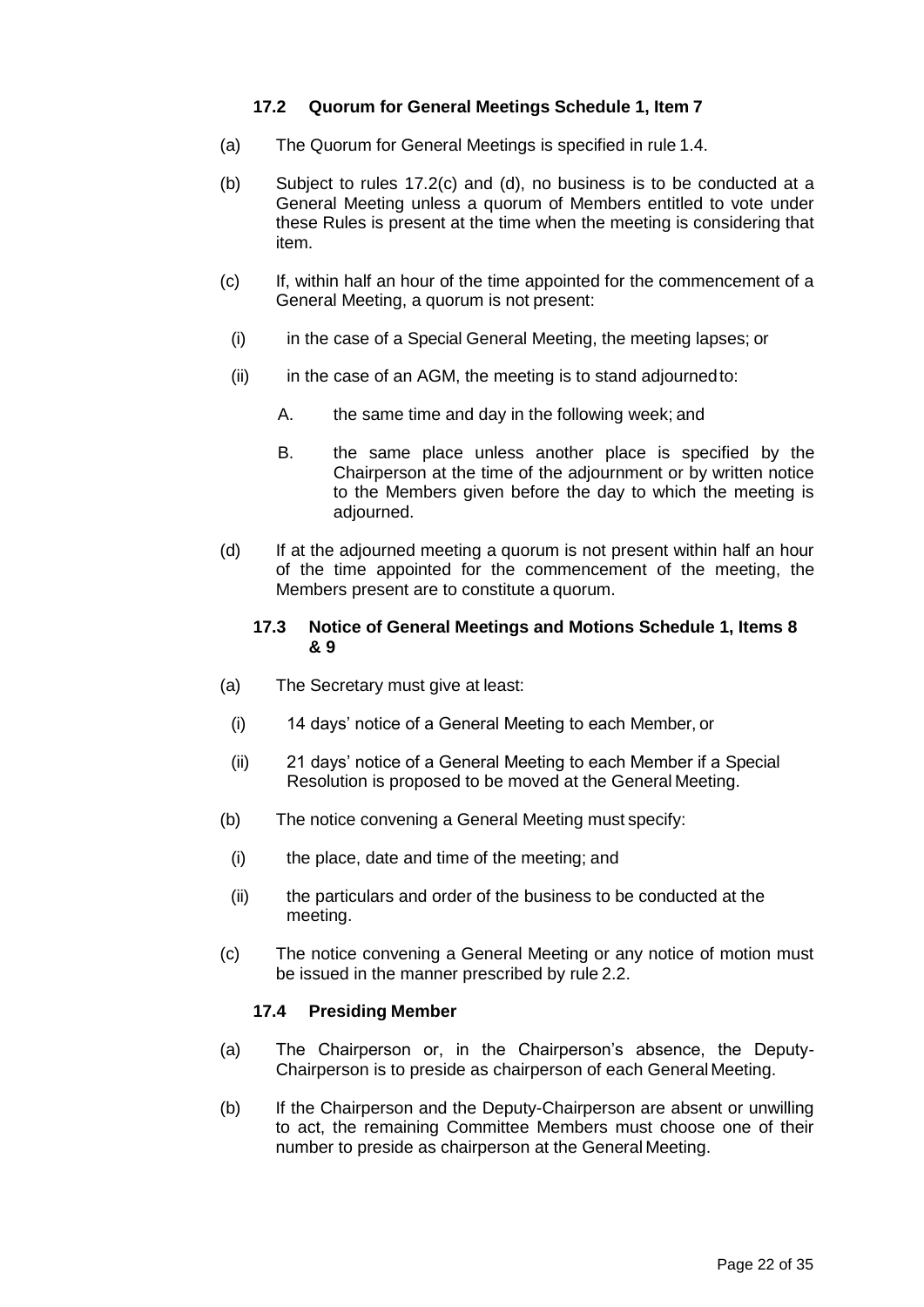## **17.5 Adjournment of General Meetings**

- (a) The person presiding over a General Meeting, at which a quorum is present, may adjourn the meetings from time to time and place to place with the consent of a majority of Members present at the meeting.
- (b) No business is to be conducted at an adjourned meeting other than the unfinished business from the meeting that was adjourned.
- (c) When a General Meeting is adjourned for 14 days or more, the Secretary must give notice of the adjourned meeting in accordance with rules 2.2 and [17.3 a](#page-22-2)s if that General Meeting was a new General Meeting.

## <span id="page-24-0"></span>**18. SPECIAL GENERAL MEETINGS**

#### **18.1 Special General Meeting Schedule 1 Item 10**

- (a) The Committee may at any time convene a Special General Meeting of the Association.
- <span id="page-24-2"></span>(b) The Secretary must convene a Special General Meeting of the Association within 28 days after receiving a written request to do so from at least 20 per cent of the total number of Members.

## **18.2 Request for Special General Meeting**

A request by the Members for a Special General Meeting must:

- (a) state the purpose of the meeting;
- (b) be signed by the required number of Members making the request as specified in rule [18.1\(b\);](#page-24-2) and
- (c) be lodged with the Secretary.

#### **18.3 Failure to Convene Special General Meeting**

- (a) If the Secretary fails to convene a Special General Meeting within the 28 days referred to in rule [18.1\(b\),](#page-24-2) the Members who made the request; may convene a Special General Meeting within 3 months after the original request was lodged as if the Members were the Committee.
- (b) A Special General Meeting must be convened in the same or substantially the same manner as General Meetings are convened by the Committee and the Association must pay the reasonable expenses of convening and holding the Special General Meeting.

## <span id="page-24-1"></span>**19. MAKING DECISIONS AT GENERAL MEETINGS**

#### **19.1 Special Resolutions**

- (a) A Special Resolution must be moved at a General Meeting where notice of the Special Resolution has been given under rule [19.1\(c\).](#page-25-0)
- (b) A Special Resolution of the Association is required to: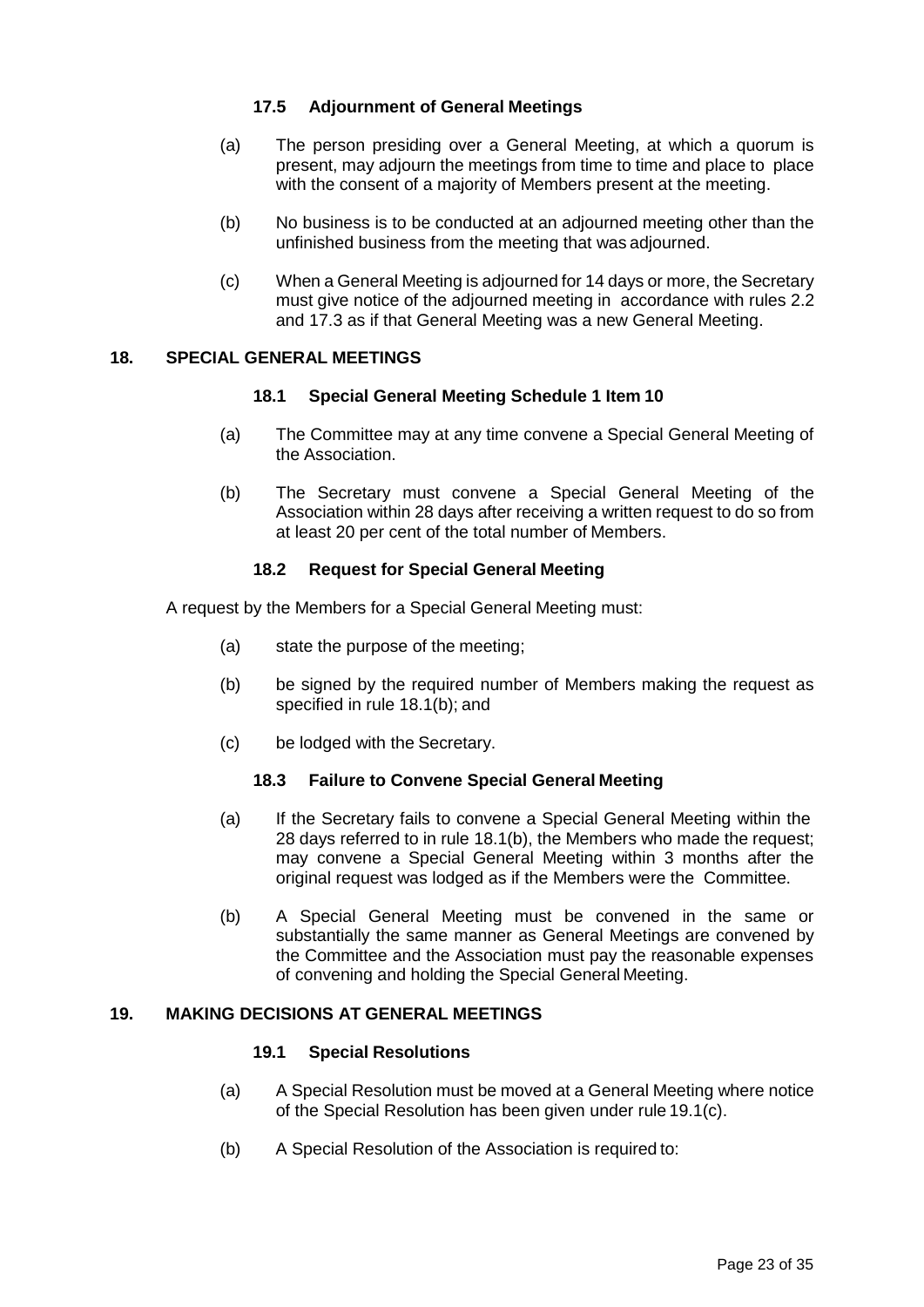- (i) amend the name of theAssociation;
- (ii) amend the Rules, under rule [24.2;](#page-30-1)
- (iii) affiliate the Association with another body;
- (iv) transfer the incorporation of theAssociation;
- (v) amalgamate the Association with one or more other incorporated associations;
- (vi) voluntarily wind up the association;
- (vii) cancel incorporation; or
- (viii) request that a statutory manager be appointed.
- <span id="page-25-0"></span>(c) Notice of a Special Resolution must:
	- (i) be in writing;
	- (ii) include the place, date and time of the meeting;
	- (iii) include the intention to propose a Special Resolution;
	- (iv) set out the wording of the proposed Special Resolution; and
	- (v) be given in accordance with rule 2.2.
- (d) If notice is not given in accordance with rule [19.1\(c\),](#page-25-0) the Special Resolution will have no effect.
- (e) A Special Resolution must be passed at a General Meeting at which there is a quorum and be supported by the votes of not less than threefourths of the Members present, in person or by proxy, and eligible to cast a vote at the meeting.

## **19.2 Ordinary Resolutions**

Subject to these Rules, a majority of votes will determine an Ordinary Resolution.

## **19.3 Voting at meetings**

- (a) Subject to these Rules, each ordinary Member has one vote at a General Meeting of the Association.
- (b) A person casts a vote at a meeting either by:
- (i) voting at the meeting either in person or through the use of technology as under rule [17.1\(a\)\(ii\);](#page-22-1) or
- (ii) by proxy.
- (c) In the case of an equality of votes at a General Meeting, the chairperson of the meeting is entitled to exercise a second or casting vote.
- (d) A Member or their proxy is not entitled to vote at any General Meeting of the Association unless all money due and payable by the Member or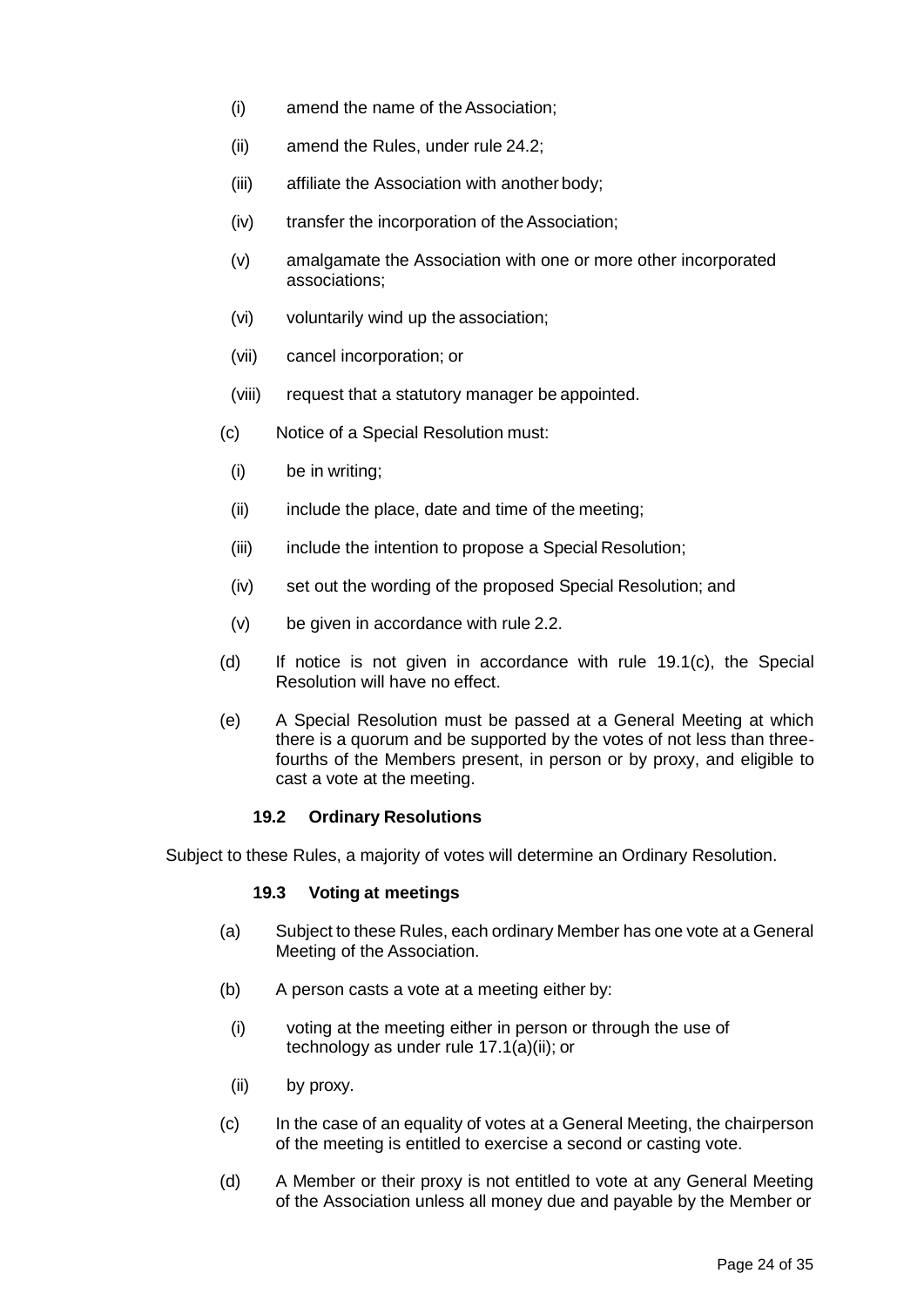their proxy to the Association has been paid in accordance with rules [9.1 a](#page-11-4)nd [9.2.](#page-11-5)

<span id="page-26-0"></span>(e) A Member is only entitled to vote at a General Meeting if the Member's name is recorded in the Register as at the date the notice of the General Meeting was sent out under rule 17.3.

#### **19.4 Proxies**

- (a) Each Member is entitled to appoint in writing, a natural person who is also a Member of the Association to be the Member's proxy, and to attend and vote on the Member's behalf at any General Meeting of the Association.
- (b) Written notice of the proxy must be given to the Secretary before the commencement of the meeting in respect of which the proxy is appointed.
- (c) No Member may hold more than five proxies.

#### <span id="page-26-2"></span>**19.5 Manner of Determining Whether Resolution Carried**

- (a) Unless a Poll is demanded under rule [19.6,](#page-26-1) if a question arising at a General Meeting of the Association is determined by general agreement or a show of hands, a declaration must be made by the chairperson of the General Meeting that the resolution has been:
	- (i) carried unanimously;
	- (ii) carried by a particular majority; or
	- (iii) lost.
- (b) If the declaration relates to a Special Resolution, then subject to rule 19.1(c), the declaration should state that a Special Resolution has been determined.
- <span id="page-26-3"></span>(c) The declaration made under rul[e 19.5\(a\)](#page-26-2) must be entered into the minute book of the Association.
- (d) The entry in the minute book of the Association under rule [19.5\(c\) i](#page-26-3)s evidence of the fact that the resolution has been determined, without proof of the number or proportion of the votes recorded in favour of or against that resolution.

#### **19.6 Poll at General Meetings**

- <span id="page-26-1"></span>(a) At a General Meeting, a Poll on any question may be demanded by either:
	- (i) the chairperson of the meeting; or
	- (ii) at least three Members present in person or by proxy.
- (b) If a Poll is demanded at a General Meeting, the Poll must be taken in a manner as the chairperson of the meeting directs and a declaration by the chairperson of the result of the Poll is evidence of the matter so declared.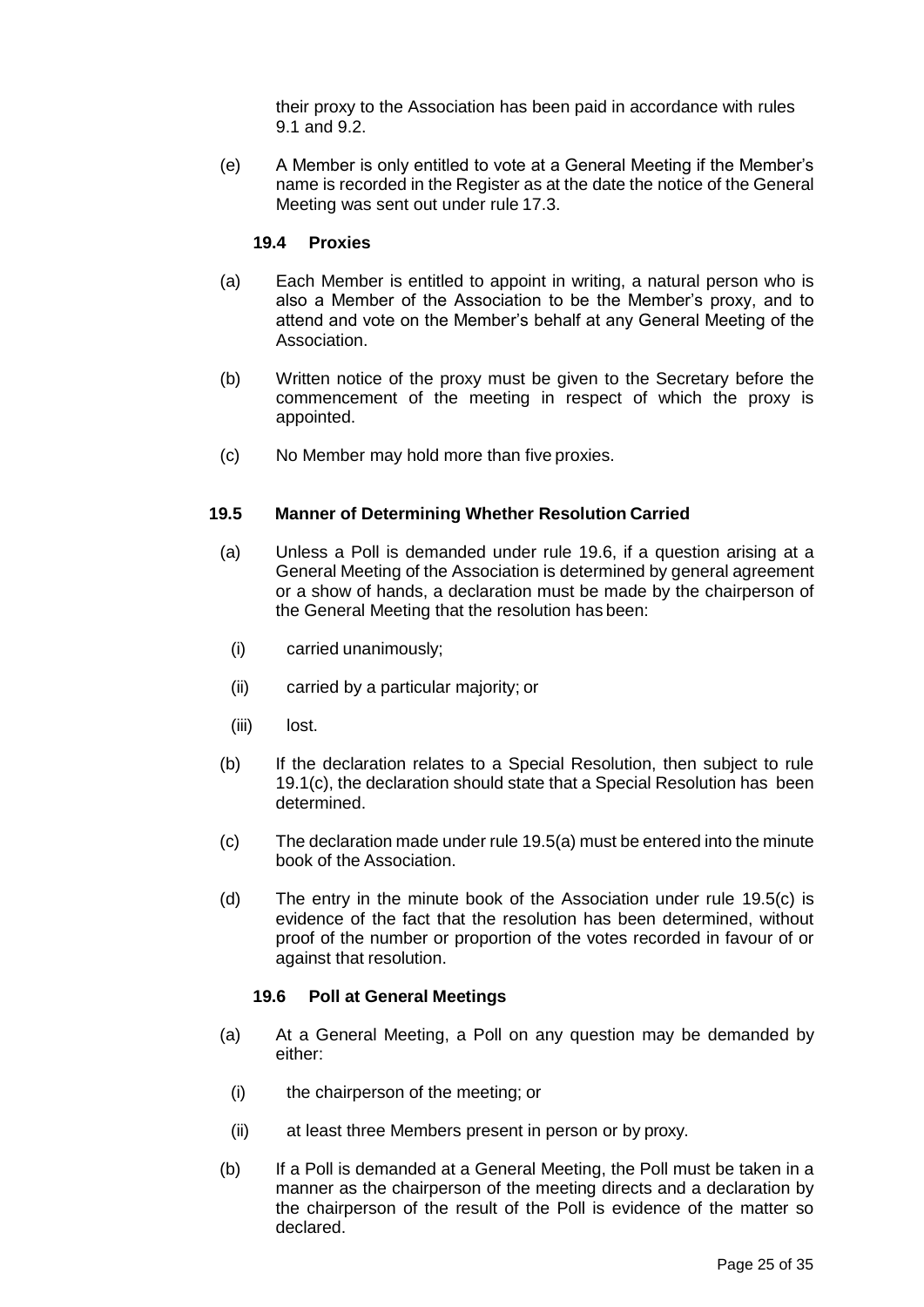- (c) If a Poll is demanded at a General Meeting, the Poll must be taken:
- (i) immediately in the case of a Poll which relates to electing a person to preside over the meeting;
- (ii) immediately in the case of a Poll which relates to adjourning the meeting; or
- (iii) in any other case, in the manner and time before the close of the meeting as the chairperson directs.

#### <span id="page-27-2"></span><span id="page-27-0"></span>**20. MINUTES OF MEETINGS**

#### **20.1 Minutes of Meetings**

- (a) The Secretary or a person authorised by the Committee from time to time must keep minutes of the resolutions and proceedings of all General Meetings and Committee Meetings together with a record of the names of persons present at each meeting.
- (b) The minutes are to be taken and then to be entered within 30 days after the holding of each meeting, into a minute book kept for that purpose.
- <span id="page-27-1"></span>(c) The Chairperson must ensure that the minutes of a General Meeting or Committee Meeting under rule [20.1\(a\)](#page-27-2) are reviewed and signed as correct by:
	- (i) the chairperson of the General Meeting or Committee Meeting to which those minutes relate; or
	- (ii) the chairperson of the next succeeding General Meeting or Committee Meeting.
- (d) When minutes have been entered and signed as correct under this rule, they are, until the contrary is proved, evidence that:
	- (i) the General Meeting or Committee Meeting to which they relate was duly convened and held;
	- (ii) all proceedings recorded as having taken place at the General Meeting or Committee Meeting did in fact take place at the meeting; and
	- (iii) all appointments or elections purporting to have been made at the meeting have been validly made.
- (e) The minutes of General Meetings may be inspected by a Member under rule 27.2.
- (f) The minutes of Committee Meetings may be inspected by a Member under rule 27.2 unless the Committee determines that the minutes of Committee Meetings generally, or the minutes of a specific Committee Meeting are not to be available for inspection.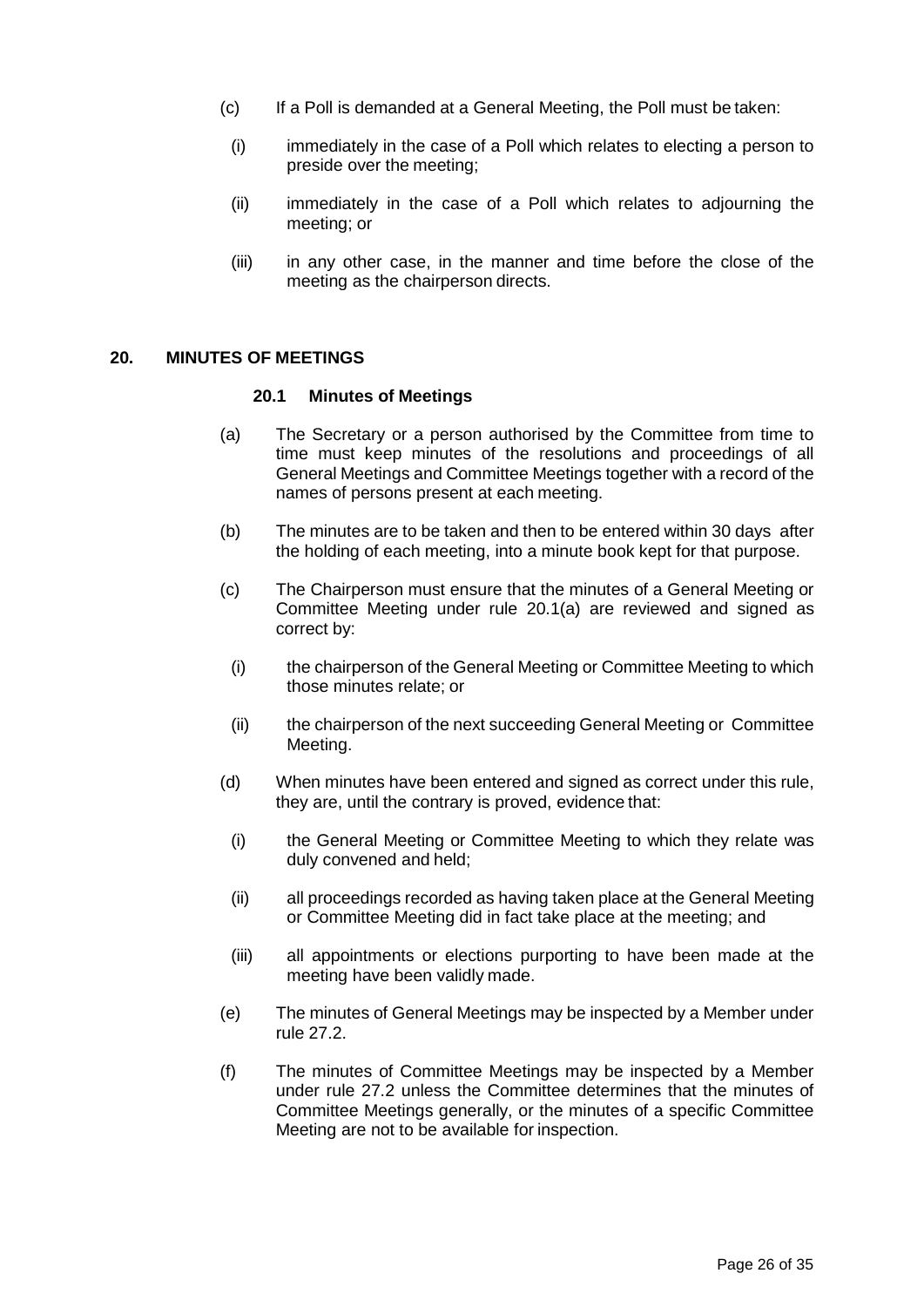## <span id="page-28-0"></span>**21. FUNDS AND ACCOUNTS**

#### **21.1 Control of Funds Schedule 1, Item 11**

- (a) The funds of the Association must be kept in an account in the name of the Association in a financial institution determined by the Committee.
- (b) The funds of the Association are to be used in pursuance of the objects of the Association.
- (c) All cheques, drafts, bills of exchange, promissory notes and other negotiable instruments of the Association must be signed by:
	- (i) any two Committee Members; or
	- (ii) one Committee Member and a person authorised by the Committee.
- (d) All expenditure above the maximum amount set by the Committee from time to time must be approved or ratified at a Committee Meeting.

## **21.2 Source of Association Funds**

- (a) The funds of the Association may be derived from entrance fees and annual membership fees of Members, donations, fund raising activities, grants, interest, and any other sources approved by the Committee.
- (b) The Association must, as soon as practicable:
- (i) deposit all money received by the Association, to the credit of the Association's bank account, without deduction; and
- (ii) after receiving any money, issue an appropriate receipt.

#### **21.3 Financial Records**

- (a) The Association must keep Financial Records that:
- (i) correctly record and explain its transactions, financial position and performance; and
- (ii) enable true and fair financial statements to be prepared in accordance with Part 5 of the Act.
- (b) The Association must retain its Financial Records for at least 7 years after the transactions covered by the records are completed.

#### **21.4 Financial Statements and Financial Reports**

- (a) For each financial year, the Association must ensure that the requirements under Part 5 of the Act are met.
- (b) Without limiting subrule (a), those requirements include—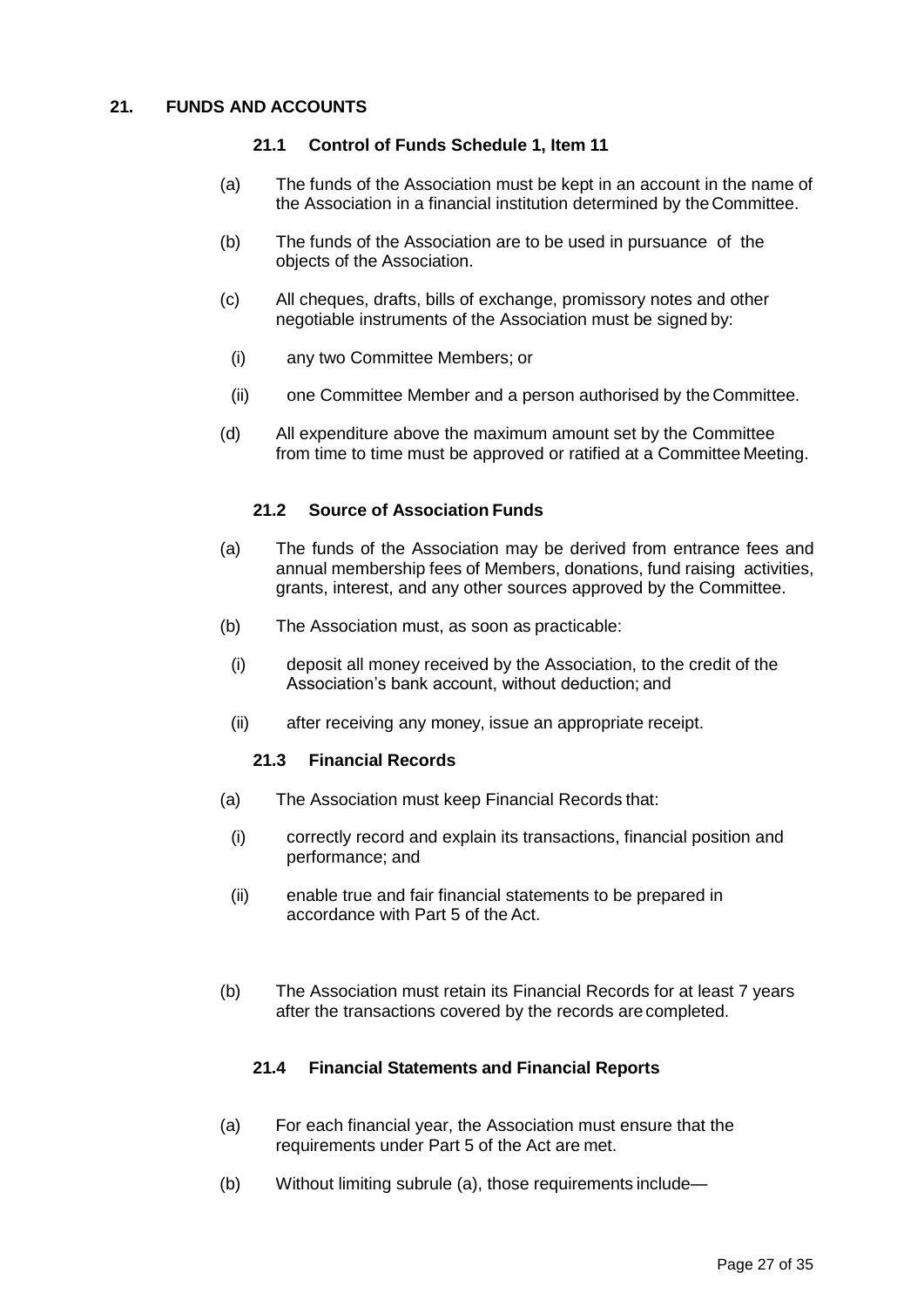- (i) if the Association is a Tier 1 Association, the preparation of the Financial Statements;
- (ii) If the Association is a Tier 2 Association or Tier 3 Association, the preparation of the Financial Report;
- (iii) if required, the review or auditing of the Financial Statements or Financial Report (whichever is applicable);
- (iv) if the Association is a Tier 1 Association, the presentation of the Financial Statements to the annual general meeting of the Association (and, if required, a copy of the report of the review or auditor's report, whichever is applicable);
- (v) if the Association is a Tier 2 Association or a Tier 3 Association, the presentation of the Financial Report to the annual general meeting of the Association (and a copy of the report of the review or auditor's report, whichever is applicable); and
- (vi) if required by the regulations made under the Act, the lodgement of the annual return with the Commissioner.

## **21.5 Review or Audit of Financial Statements or Financial Report**

The Association must ensure that a review or audit is undertaken of the Financial Statements or Financial Report of the Association if:

- (a) the Association is a Tier 2 or Tier 3 Association;
- (b) the by-laws of the Association require a review or audit;
- (c) the Members require a review or audit by resolution at a General Meeting;
- (d) an audit or review is directed by the Commissioner; or
- (e) an audit or review is required as a condition of a funding arrangement; or holding of a charitable collections licence.

## <span id="page-29-0"></span>**22. FINANCIAL YEAR OF THE ASSOCIATION**

The financial year of the association is at rule 1.5.

## <span id="page-29-4"></span><span id="page-29-1"></span>**23. ANNUAL GENERAL MEETINGS**

#### **23.1 Annual General Meeting Schedule 1, Item 13**

- (a) Subject to rules [23.1\(b\) a](#page-29-2)nd [23.1\(c\),](#page-30-2) the Association must convene an AGM each calendar year:
	- (i) within 6 months after the end of the Association's FinancialYear; or
- (ii) within a longer period as the Commissioner may allow.
- <span id="page-29-3"></span><span id="page-29-2"></span>(b) The Association may hold its first AGM at any time within the period of 18 months after incorporation under the Act.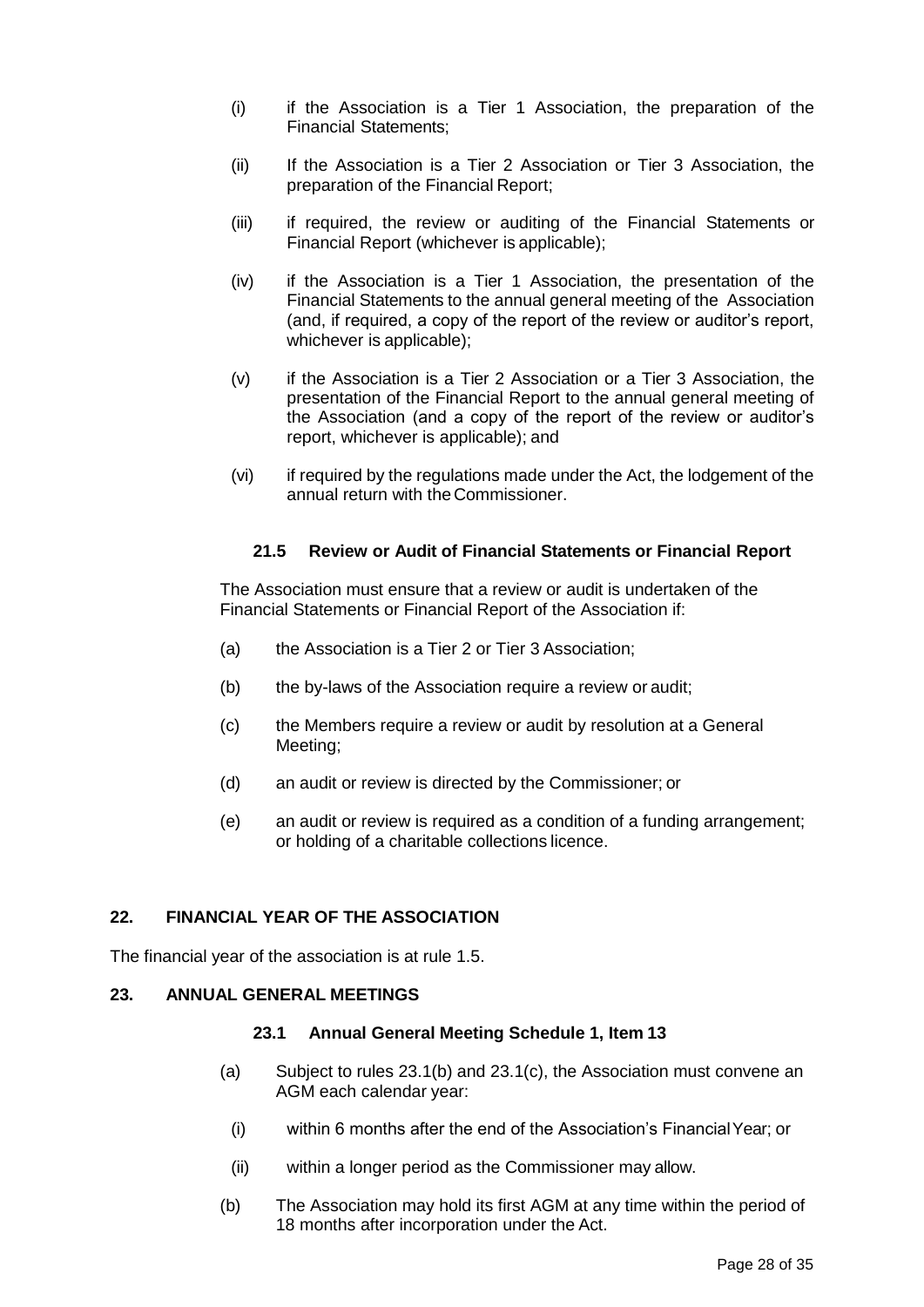<span id="page-30-2"></span>(c) If the Association requires the approval from the Commissioner to hold its AGM within a longer period under rule [23.1\(a\)\(ii\),](#page-29-3) the Secretary must apply to the Commissioner no later than four months after the end of the Association's Financial Year.

## **23.2 Notice of AGM**

The notice convening an AGM must specify that it is the AGM of the Association and otherwise must comply with rules 2.2 and 17.3 (as applicable).

#### **23.3 Business to be Conducted at AGM**

- (a) Subject to rule [23.1,](#page-29-4) the AGM of the Association is to be convened on a date, time and place as the Committee decides.
- (b) At each AGM of the Association, the Association:
- (i) must confirm the minutes of the last preceding AGM and of any Special General Meeting held since that meeting if the minutes of that Special General Meeting have not yet been confirmed;
- (ii) if the Association is a Tier 1 Association, must receive the Financial Statements of the Association for the preceding Financial Year;
- (iii) if the Association is a Tier 2 Association or a Tier 3 Association, must receive the Financial Report of the Association for the preceding Financial Year;
- (iv) if applicable, must appoint or remove a reviewer or auditor in accordance with the Act;
- (v) if applicable, must present a copy of the report of the review or the auditor's report to the Association; and
- (vi) must elect or appoint the office holders and ordinary Committee Members.

## <span id="page-30-0"></span>**24. RULES OF THE ASSOCIATION**

## **24.1 Rules of the Association**

- (a) These Rules bind every Member and the Association and each Member agrees to comply with these Rules.
- (b) The Association must provide, free of charge, a copy of the Rules in force, at the time Membership commences, to each person who becomes a Member under rule 5.5.
- <span id="page-30-1"></span>(c) The Association must keep a current copy of the Rules.

#### **24.2 Amendment of Rules, Name and Objects Schedule 1, Item 14**

- (a) The Association may alter, rescind or add to these Rules by Special Resolution in accordance with rule 19.1 and not otherwise.
- (b) When a Special Resolution amending the Rules is passed, the required documents must be lodged with the Commissionerwithin: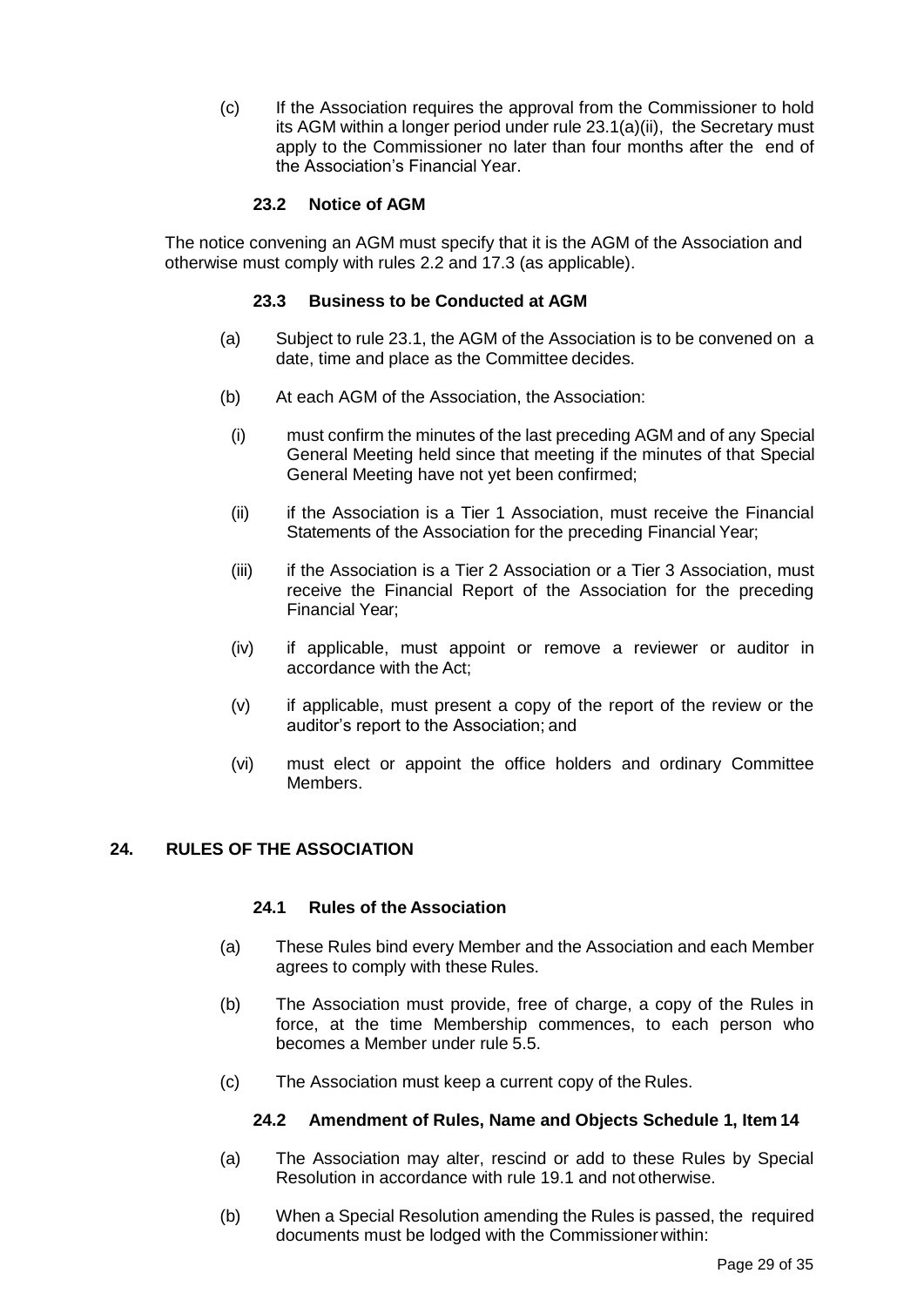- (i) one month after the Special Resolution is passed; or
- (ii) a longer period as the Commissioner may allow.
- (c) Subject to rule 24.2(d), an amendment to the Rules does not take effect until the required documents are lodged with the Commissioner under rule 24.2(b).
- (d) An amendment to the Rules that changes or has the effect of changing:
- (i) the name of the Association; or
- (ii) the objects or purposes of theAssociation,

does not take effect until the required documents are lodged with the Commissioner under rule 24.2(b) and the approval of the Commissioner is given in writing.

## <span id="page-31-0"></span>**25. BY-LAWS OF THE ASSOCIATION**

- 25.1 The Members of the Association may make, amend and repeal bylaws for the management of the Association by Ordinary Resolution at a General Meeting provided that the by-laws are not inconsistent with the Rules or the Act.
- 25.2 The by-laws made under rule 25.1:
- (a) Do not form part of the Rules;
- (b) May make provision for:
	- (i) classes of Membership and the rights and obligations that apply to each class of Membership;
	- (ii) requirements for financial reporting, financial accountability or audit of accounts in addition to those prescribed by the Act and theRules;
	- (iii) restrictions on the powers of the Committee including the power to dispose of assets;
	- (iv) a requirement for members to hold a specified educational, trade or professional qualification; and
	- (v) any other matter that the Association considers necessary or appropriate; and
- (c) Must be available for inspection by Members.

## <span id="page-31-1"></span>**26. AUTHORITY REQUIRED TO BIND ASSOCIATION**

#### **26.1 Executing Documents**

- (a) The Association may execute a document without using a common seal if the document is signed by:
	- (i) any two Committee Members; or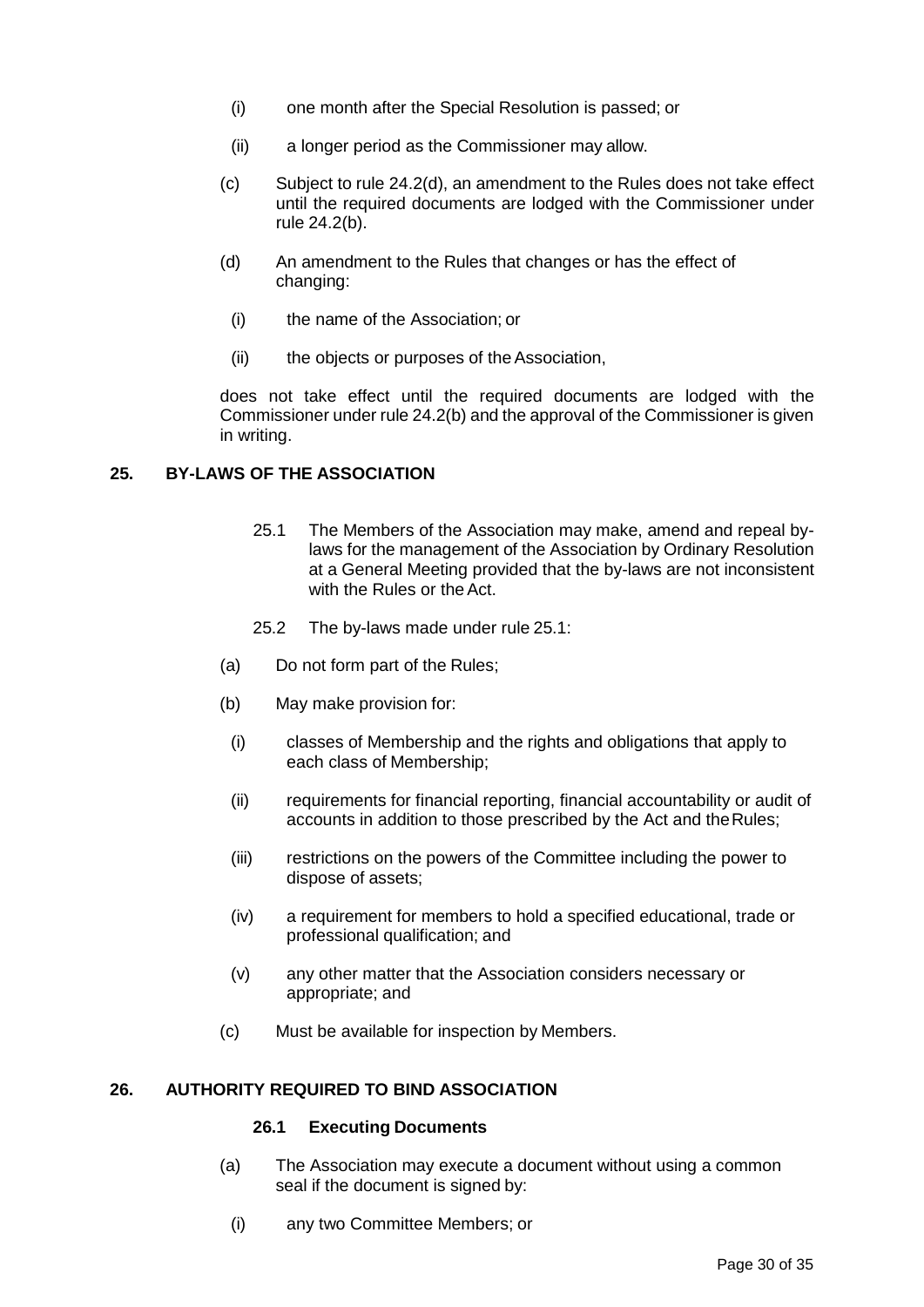(ii) one Committee Member and a person authorised by the Committee.

## **26.2 Use of the Common Seal Schedule 1, Item 15**

- (a) If the Association has a common seal on which its corporate name appears in legible characters:
- (i) the Secretary or any other person as the Committee from time to time decides must provide for its safe custody; and
- (ii) it must only be used under resolution of the Committee.
- (b) The Association executes a document with its common seal, if the fixing of the seal is witnessed by:
	- (i) any two Committee Members; or
- (ii) one Committee Member and a person authorised by the Committee.
- (c) Every use of the common seal must be recorded in the Committee's minute book.

## <span id="page-32-1"></span><span id="page-32-0"></span>**27. THE ASSOCIATION'S BOOKS AND RECORDS**

## **27.1 Custody of the Books of the Association Schedule 1, Item 16**

- (a) Except as otherwise decided by the Committee from time to time, the Secretary must keep in his or her custody or under his or her control all of the Books of the Association with the exception of the Financial Records which, except as otherwise directed by the Committee from time to time, are to be kept under the custody or control of the Treasurer.
- (b) The Books of the Association must be retained for at least 7 years.

## **27.2 Inspecting the Books of the Association Schedule 1, Item 17**

- (a) Subject to these rules, and in particular rule 20.1(f), a Member is able to inspect the Books of the Association free of charge at such time and place as is mutually convenient to the Association and the Member.
- (b) A Member must contact the Secretary to request to inspect the Books of the Association.
- (c) The Member may copy details from the Books of the Association but has no right to remove the Books of the Association for that purpose.

#### **27.3 Prohibition on Use of Information in the Books of the Association**

- (a) A Member must not use or disclose information in the Books of the Association except for a purpose:
	- (i) that is directly connected with the affairs of the Association;or
	- (ii) related to the provision of the information to the Commissioner in accordance with a requirement of the Act.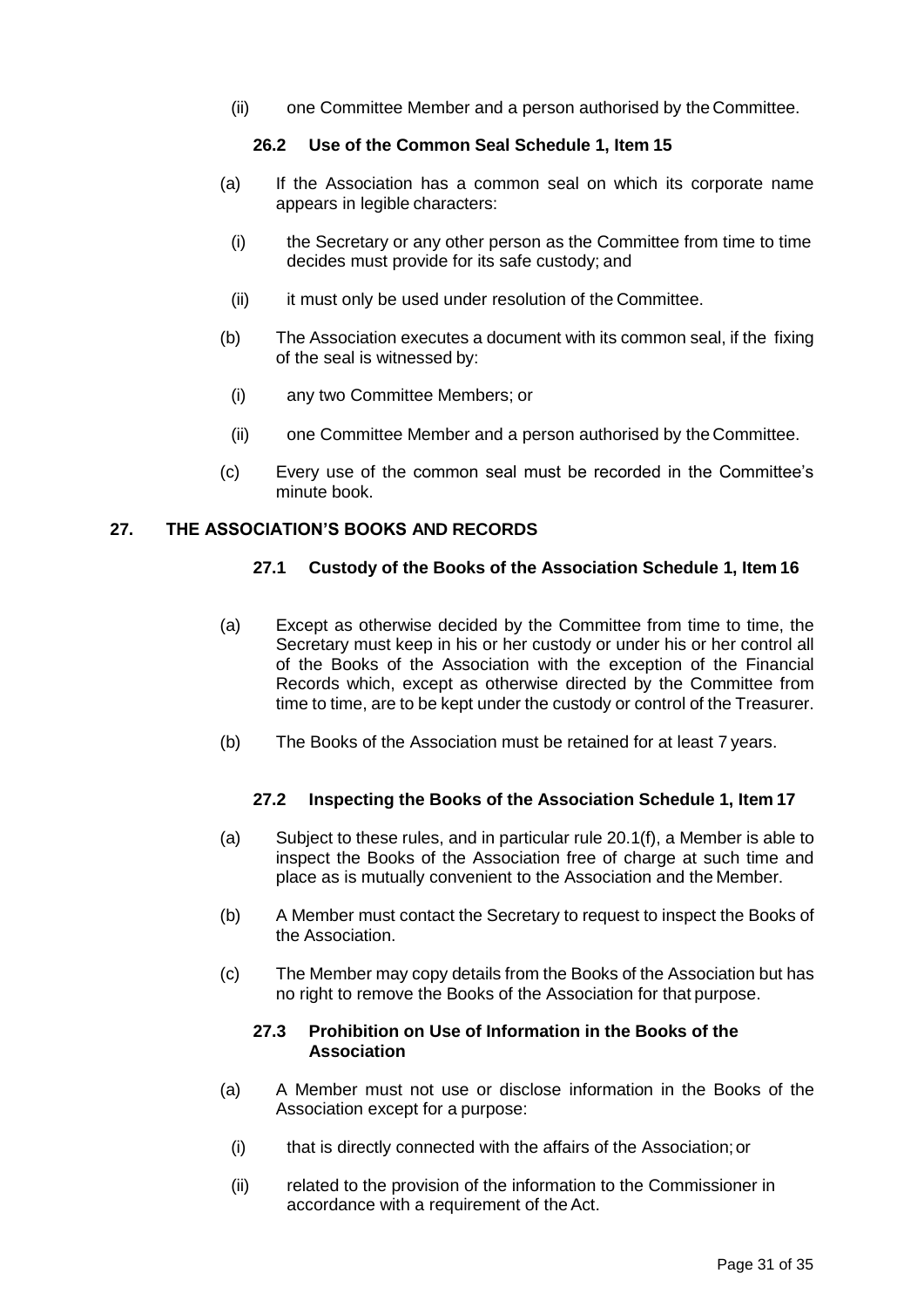## **27.4 Returning the Books of the Association**

(a) Outgoing Committee Members are responsible for transferring all relevant assets and Books of the Association to the new Committee within 14 days of ceasing to be a Committee Member.

## <span id="page-33-0"></span>**28. RESOLVING DISPUTES Schedule 1, item 18**

## **28.1 Disputes Arising under the Rules**

- (a) This rule applies to:
	- (i) Disputes between Members; and
	- (ii) Disputes between the Association and one or moreMembers

that arise under the rules or relate to the rules of theAssociation.

- (b) In this rule "Member" includes any former Member whose membership ceased not more than six months before the dispute occurred.
- (c) The parties to a dispute must attempt to resolve the dispute between themselves within 14 days of the dispute coming to the attention of each party.
- (d) If the parties are unable to resolve the dispute, any party to the dispute may initiate a procedure under this rule by giving written notice to the Secretary of the parties to, and details of, the dispute.
- (e) The Secretary must convene a Committee Meeting within 28 days after the Secretary receives notice of the dispute under rule 28.1(d) for the Committee to determine the dispute.
- (f) At the Committee Meeting to determine the dispute, all parties to the dispute must be given a full and fair opportunity to state their respective cases orally, in writing or both.
- (g) The Secretary must inform the parties to the dispute of the Committee's decision and the reasons for the decision within 7 days after the Committee Meeting referred to in rule 28.1(e).
- (h) If any party to the dispute is dissatisfied with the decision of the Committee they may elect to initiate further dispute resolution procedures as set out in the Rules.

## **28.2 Mediation**

- (a) This rule applies:
	- (i) where a person is dissatisfied with a decision made by the Committee under rule 28.1; or
	- (ii) where a dispute arises between a Member or more than one Member and the Association and any party to the dispute elects not to have the matter determined by the Committee.
- (b) Where the dispute relates to a proposal for the suspension or expulsion of a Member this rule does not apply until the procedure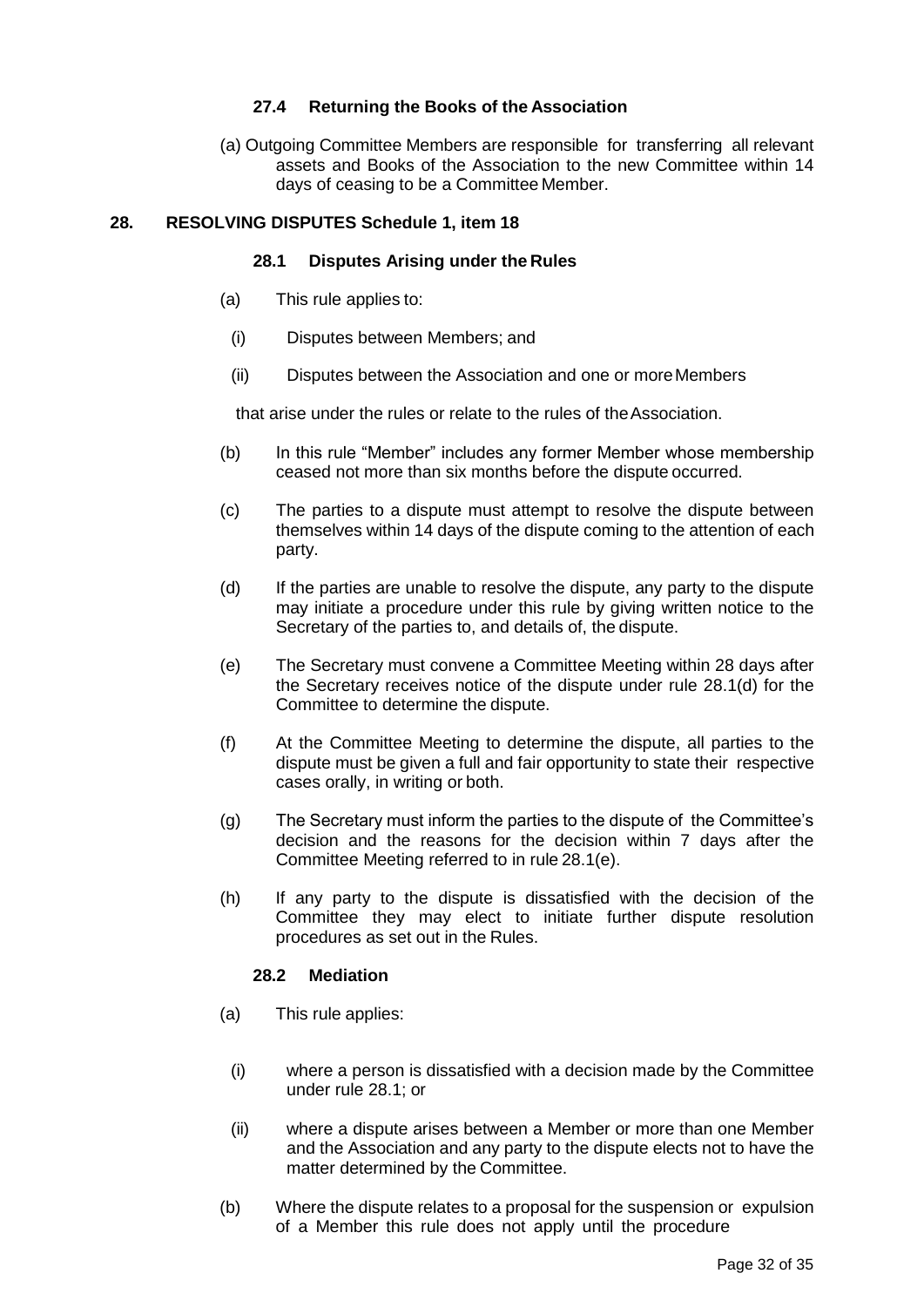under rule 7.3 in respect of the proposed suspension or expulsion has been completed.

- (c) If the parties to a dispute are unable to resolve the dispute between themselves within the time required by rule 28.1(c), or a party to the dispute is dissatisfied with a decision made by the Committee under rule 28.1(g) a party to a dispute may:
	- (i) Provide written notice to the Secretary of the parties to, and the details of, the dispute;
	- (ii) Agree to, or request the appointment of, a mediator.
- (d) The party, or parties requesting the mediation must pay the costs of the mediation.
- (e) The mediator must be:
- (i) a person chosen by agreement between the parties; or
- (ii) in the absence of agreement:
	- A. if the dispute is between a Member and another Member a person appointed by the Committee; or
	- B. if the dispute is between a Member or more than one Member and the Association, the Committee or a Committee Member then an independent person who is a mediator appointed to, or employed with, a not for profit organisation.
- (f) A Member can be a mediator, but the mediator cannot be a Member who is a party to the dispute.
- (g) The parties to the dispute must, in good faith, attempt to settle the dispute by mediation.
- (h) The parties are to exchange written statements of the issues that are in dispute between them and supply copies to the mediator at least 5 days before the mediation session.
- (i) The mediator, in conducting the mediation, must:
	- (i) give the parties to the mediation process every opportunity to be heard;
	- (ii) allow all parties to consider any written statement submitted by any party; and
	- (iii) ensure that natural justice is accorded to the parties to the dispute throughout the mediation process.
- (j) The mediator must not determine the dispute and the mediation must be confidential. Information provided by the parties in the course of the mediation cannot be used in any other legal proceedings that may take place in relation to the dispute.